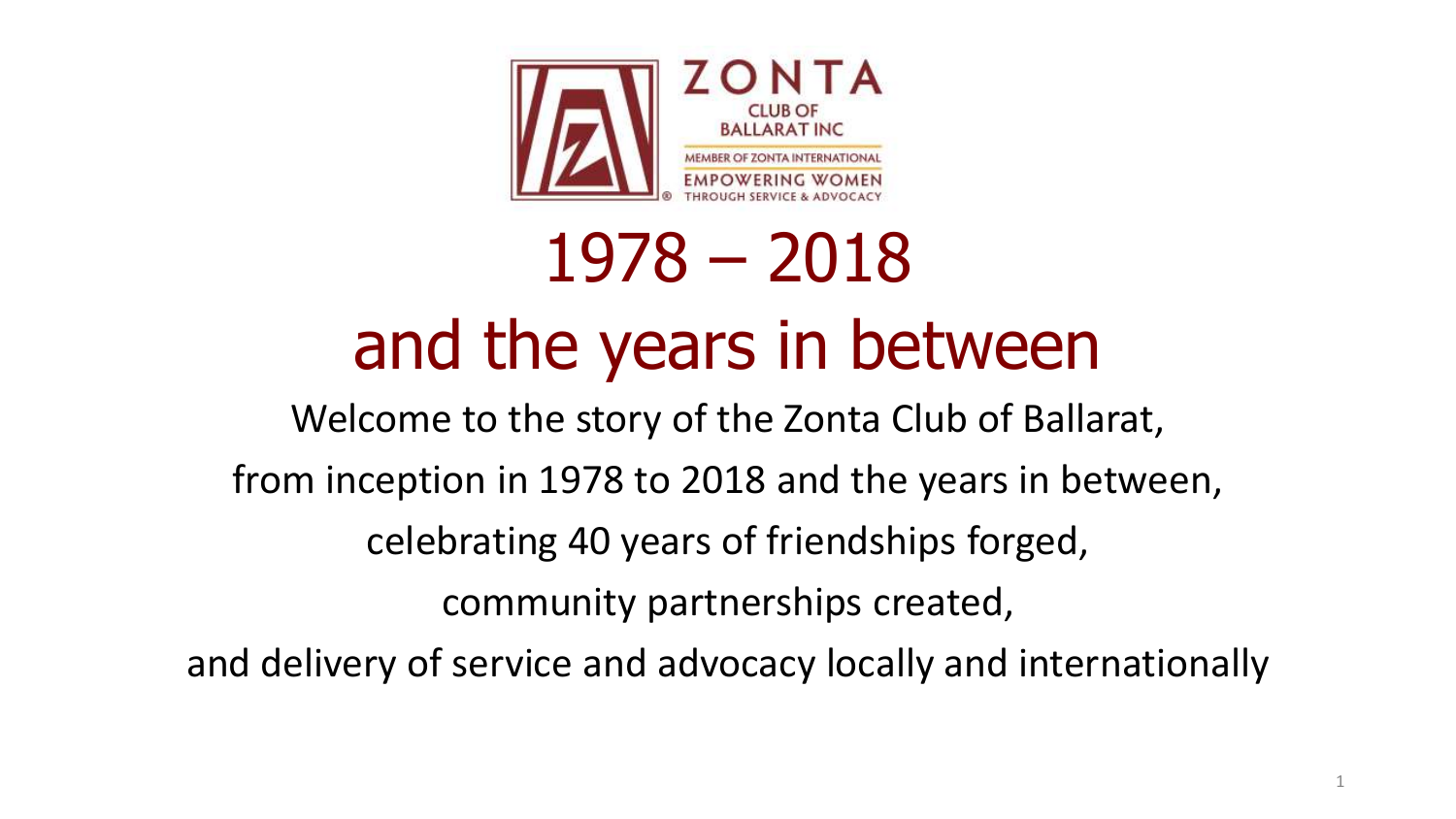

As a member club of Zonta International, we are joining almost 30,000 Zontians in 63 countries worldwide planning celebrations for the centennial anniversary of Zonta International, 1919 - 2019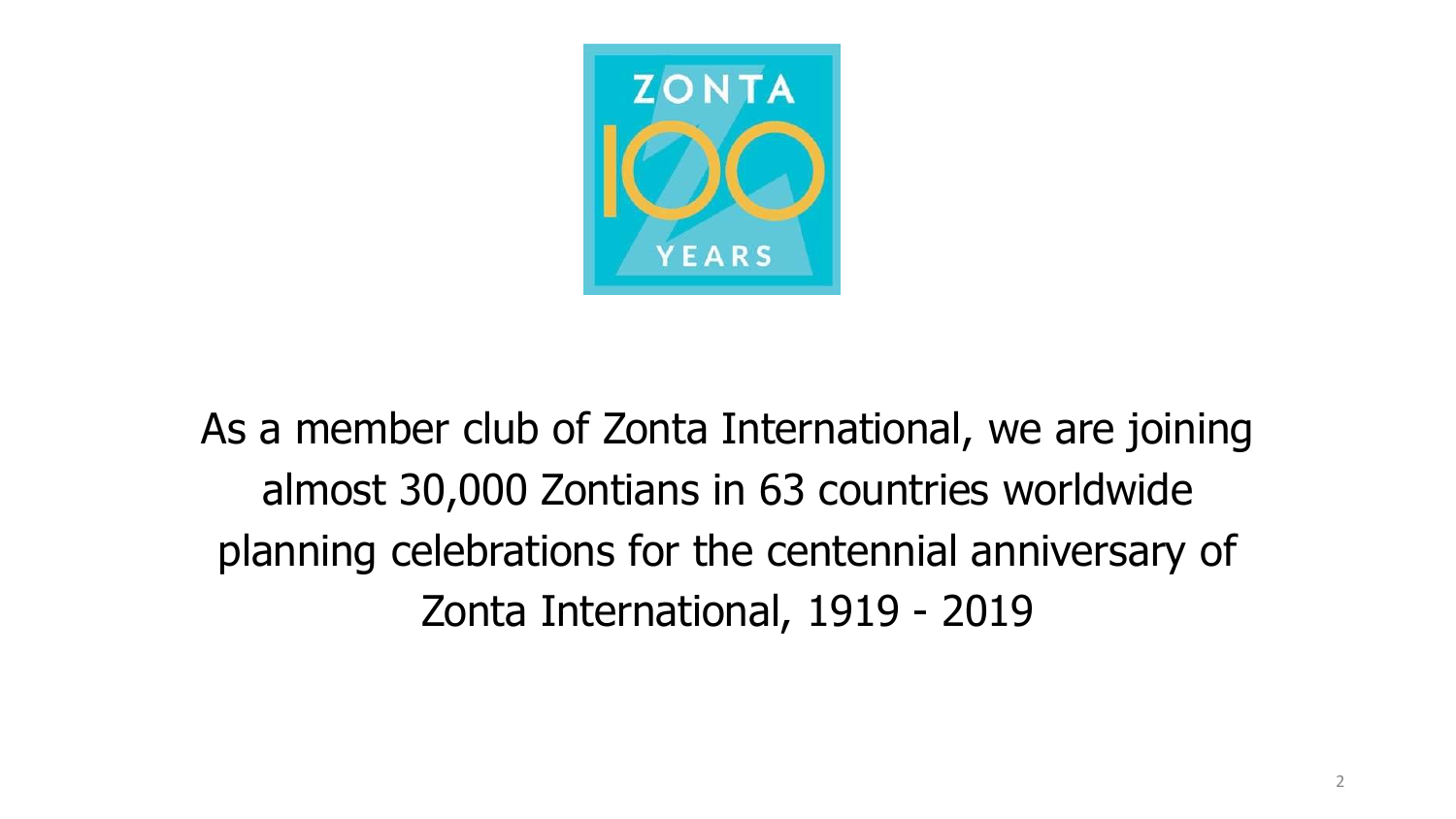It's amazing to think that this Organisation grew from a casual conversation between 5 women at a Christmas Party in 1918….

illustrating how true it is that mighty oaks from tiny acorns grow!

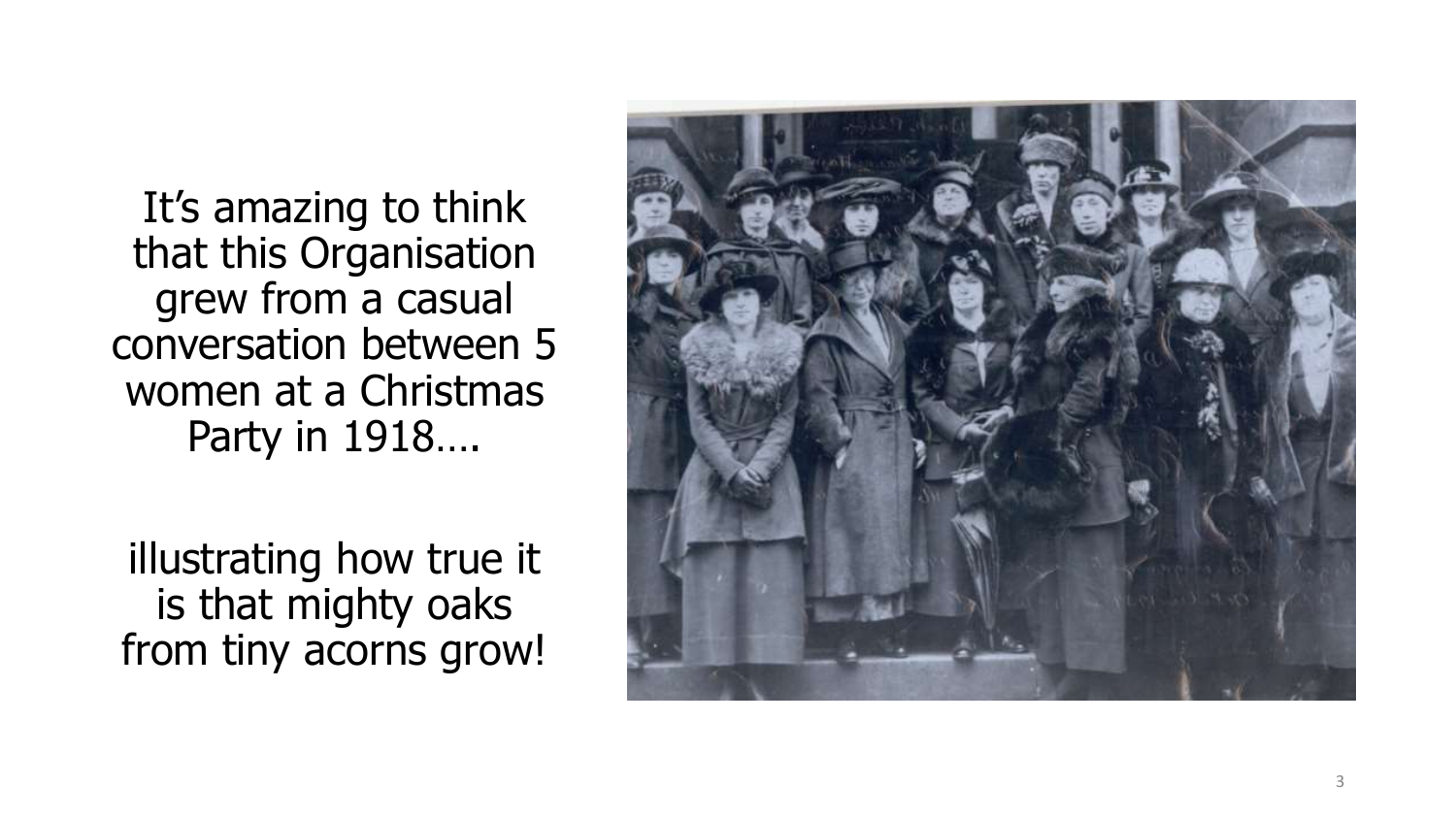Marian de Forest, a journalist and playwright, was the force behind the establishment of Zonta, in Buffalo, upstate New York….

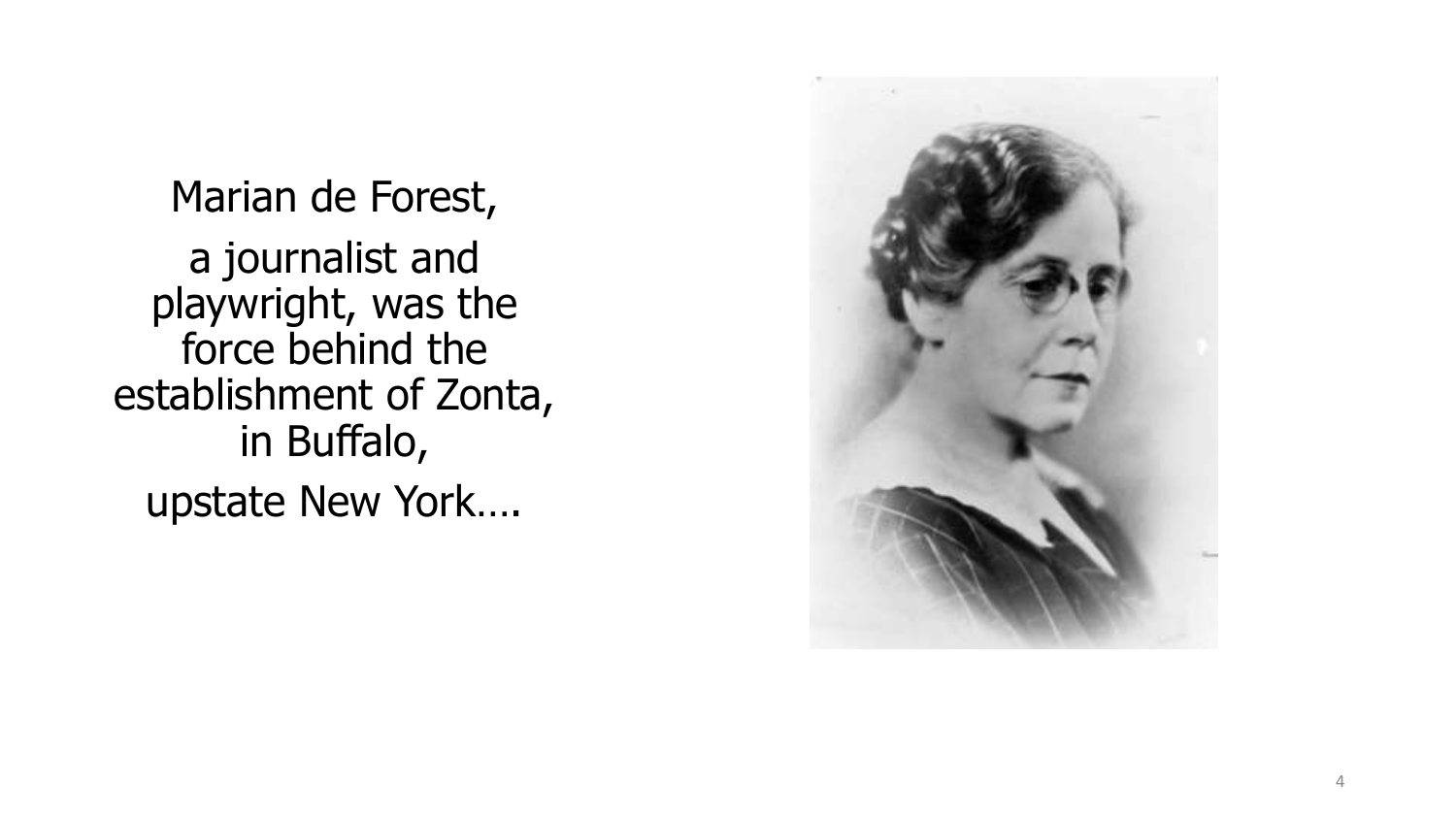

… and now Zonta flourishes in countries large and small, rich and poor, with one Mission at heart…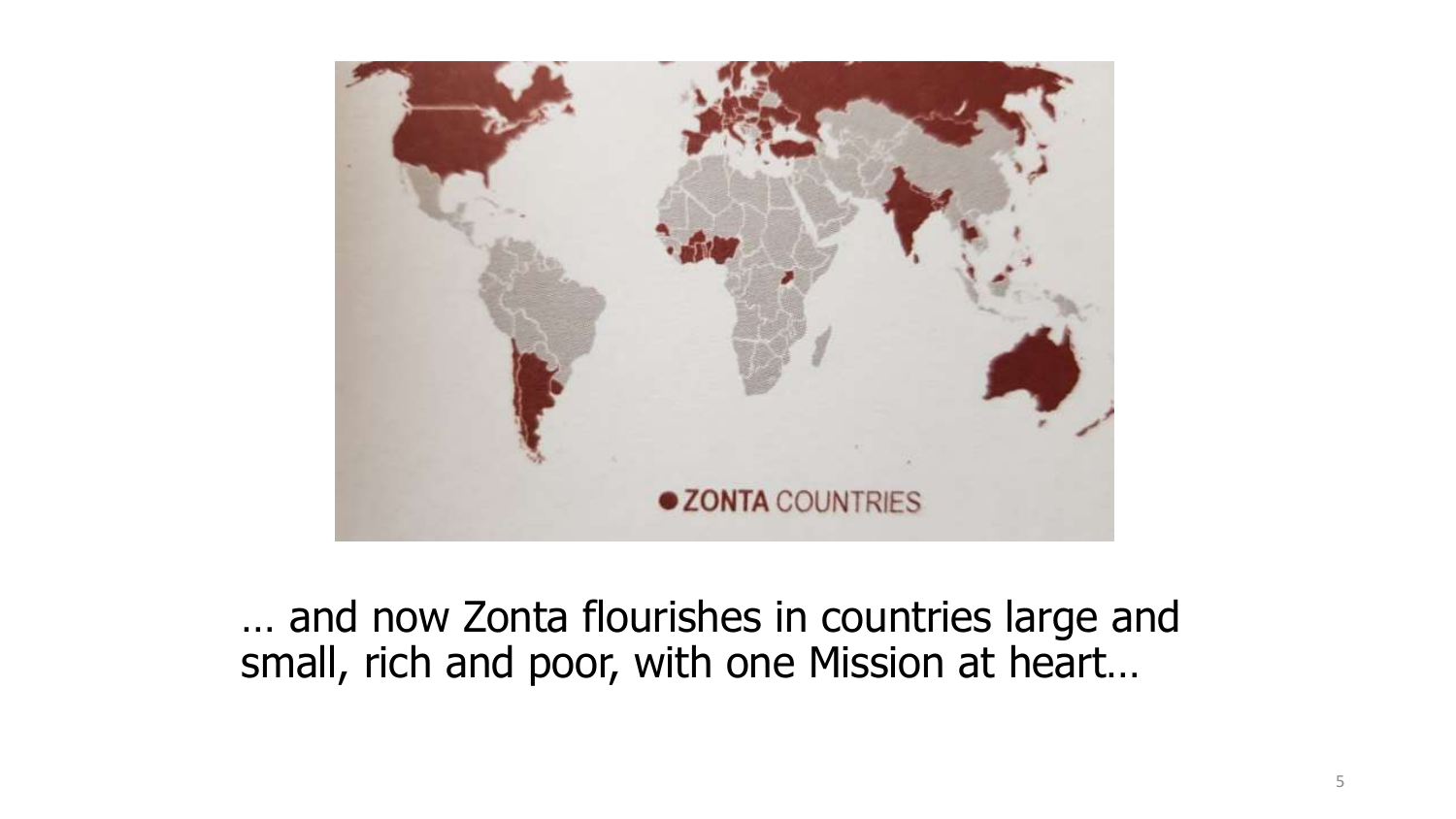# Our Mission

Zonta International is a leading global organisation of professionals empowering women worldwide through service and advocacy.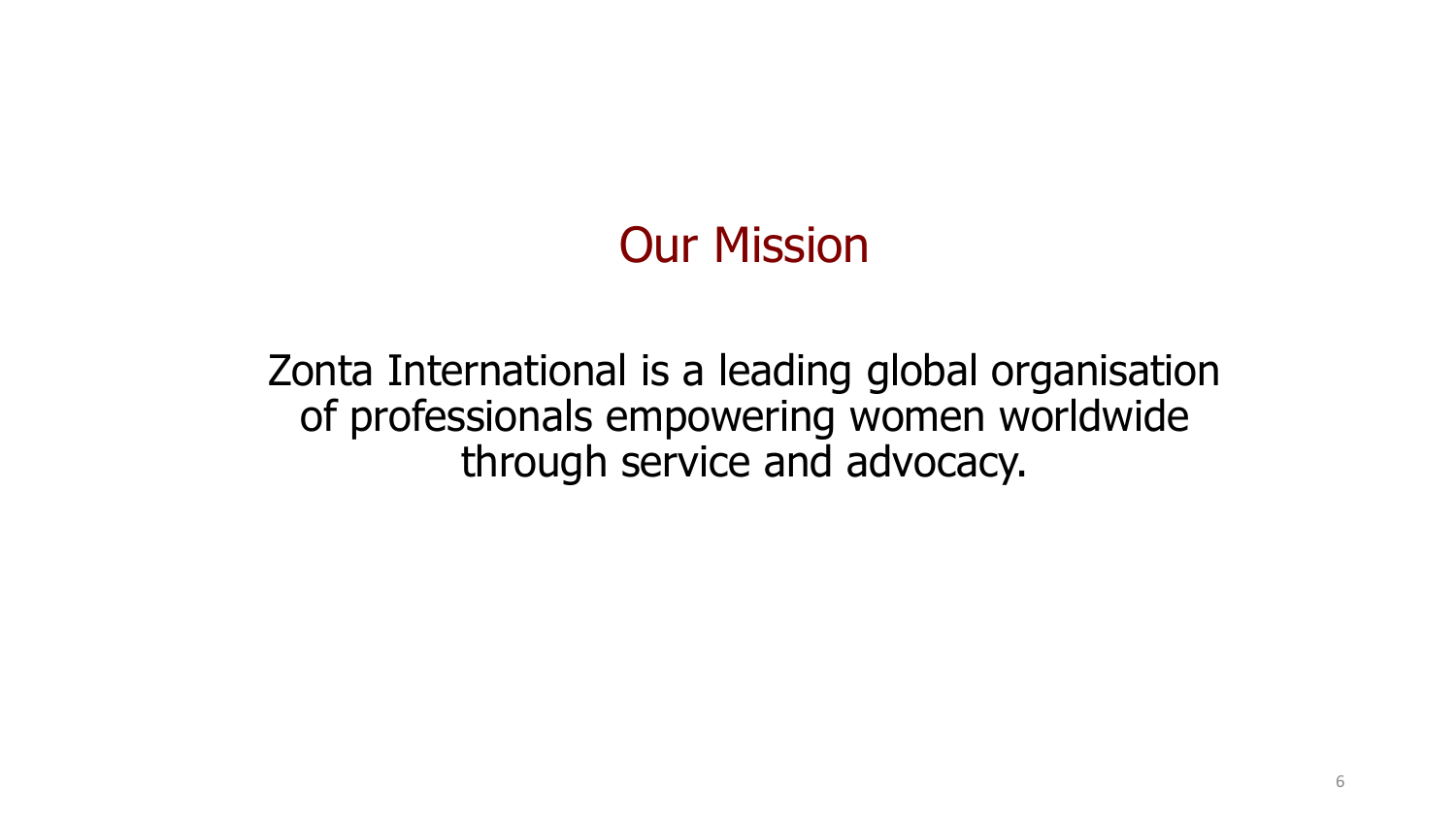## Our Vision

Zonta International envisions a world in which women's rights are recognised as human rights and every woman is able to achieve her full potential.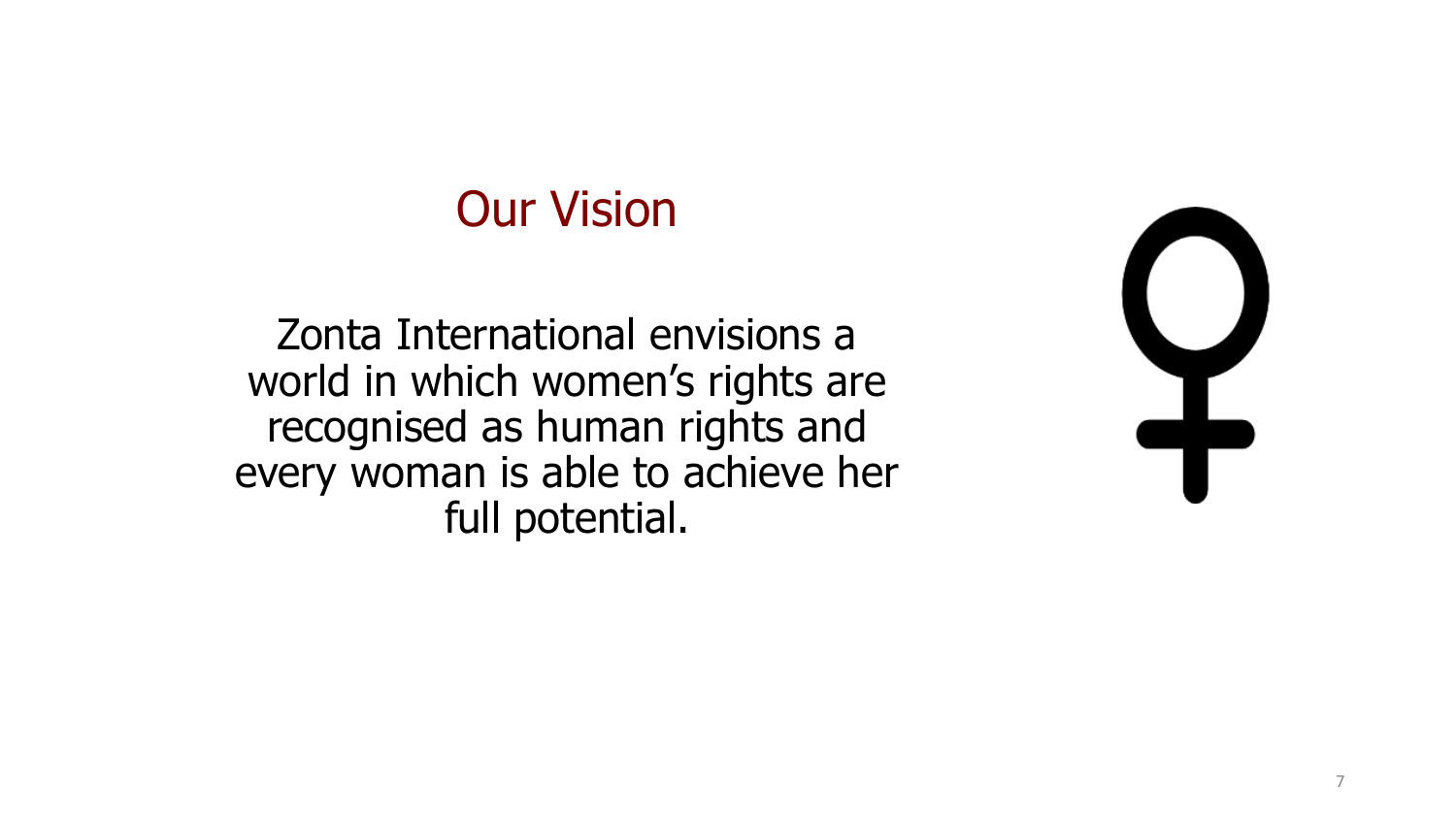In such a world, women have access to all resources and are represented in decision -making positions on an equal basis with men.

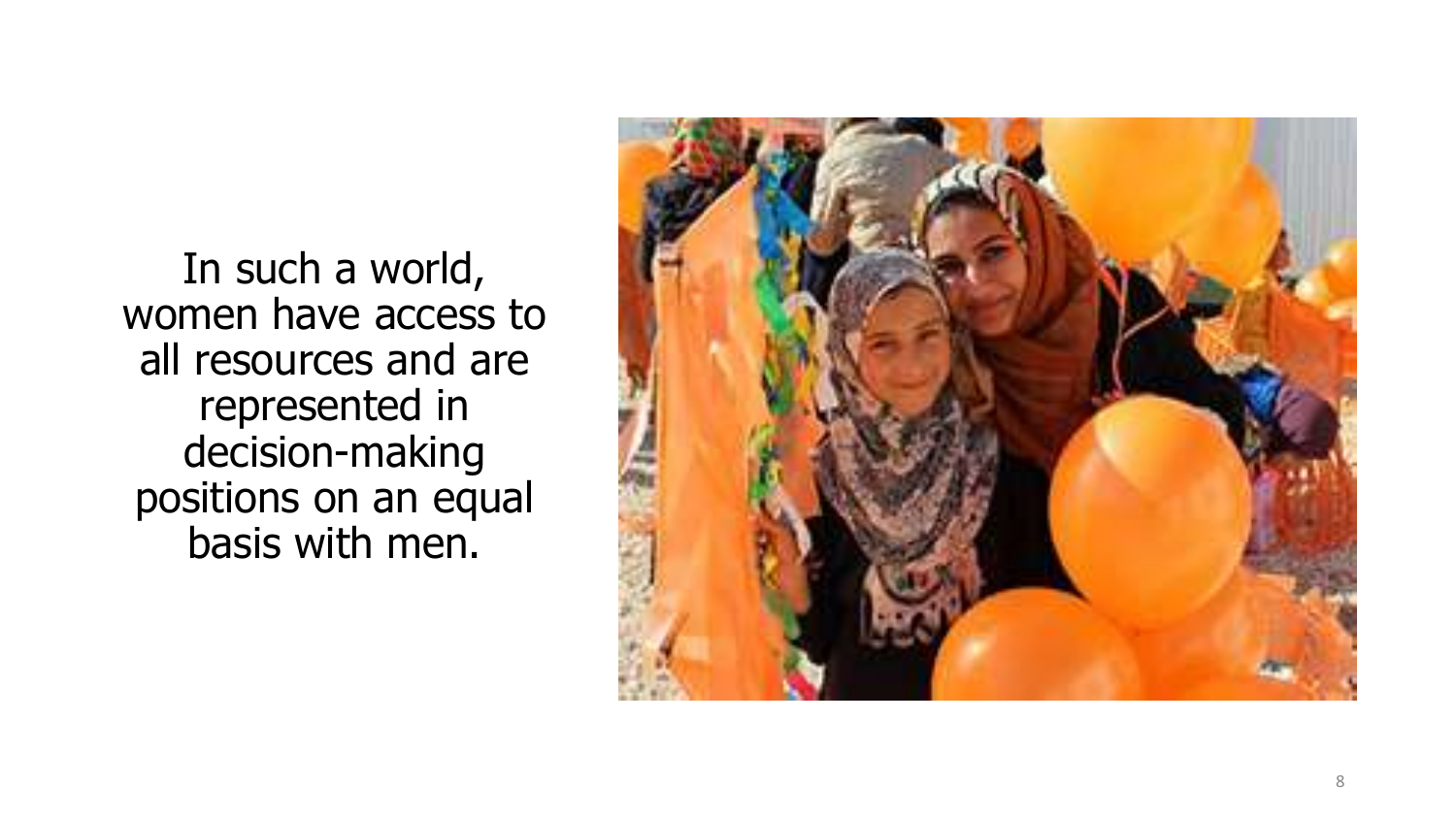In such a world, no woman lives in fear of violence

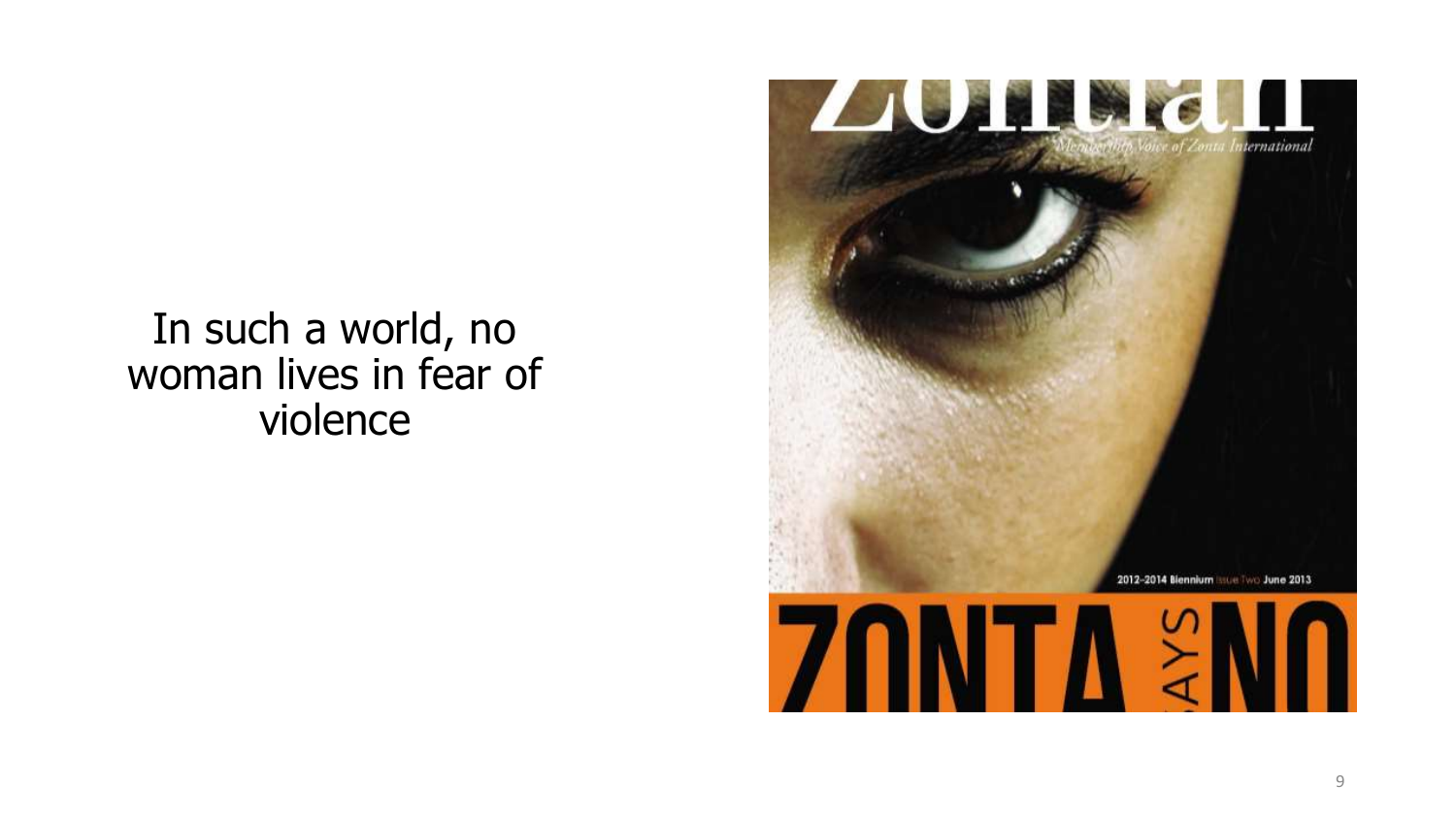Every Club starts with a 'mother club' – an organising team from an established Club. In our case, the organiser was Elizabeth Lucas from the 'mother club' of Melbourne.

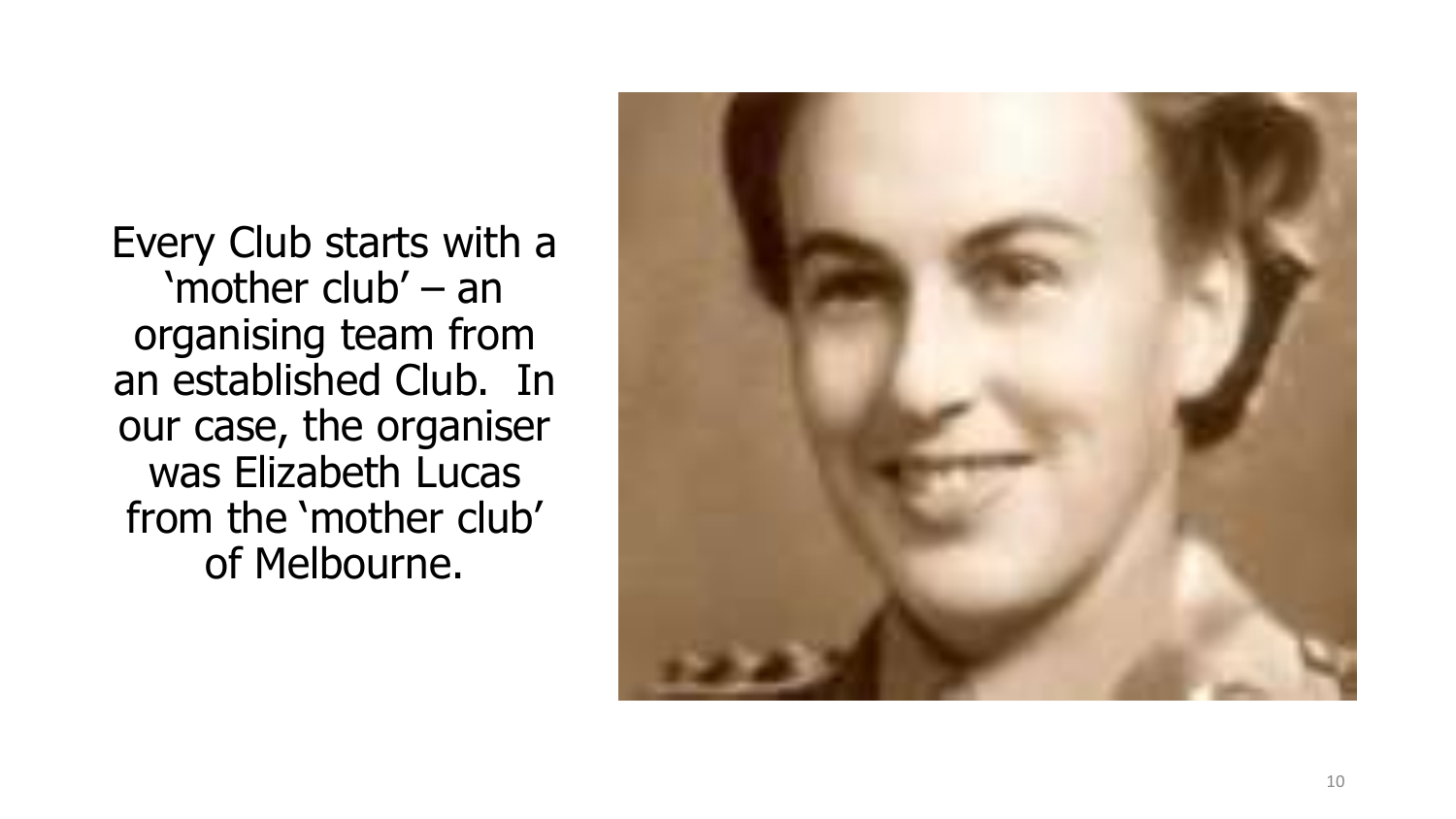Our Charter Dinner was held at Craig's Royal Hotel on the<br>3rd April 1979. The Charter was presented by International President-Elect Dr Shirley Schneider from the USA to Charter President Val Sarah.

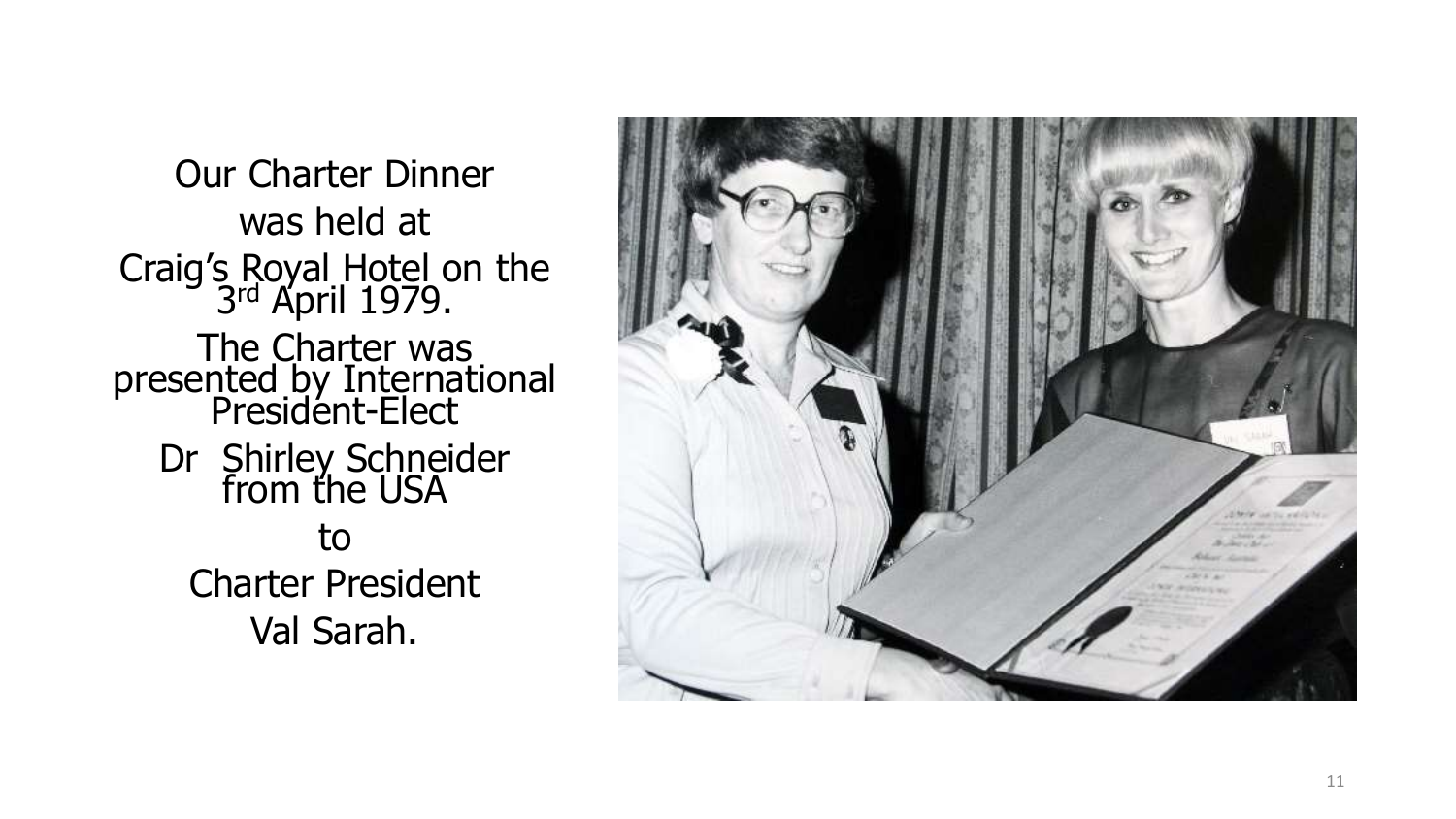37 Charter Members were privileged to count among the distinguished guests from all over Australia and New Zealand, Dorothy Thompson from the Zonta Club of Toronto 1 in Canada, who founded the first 12 clubs 'Down Under'.

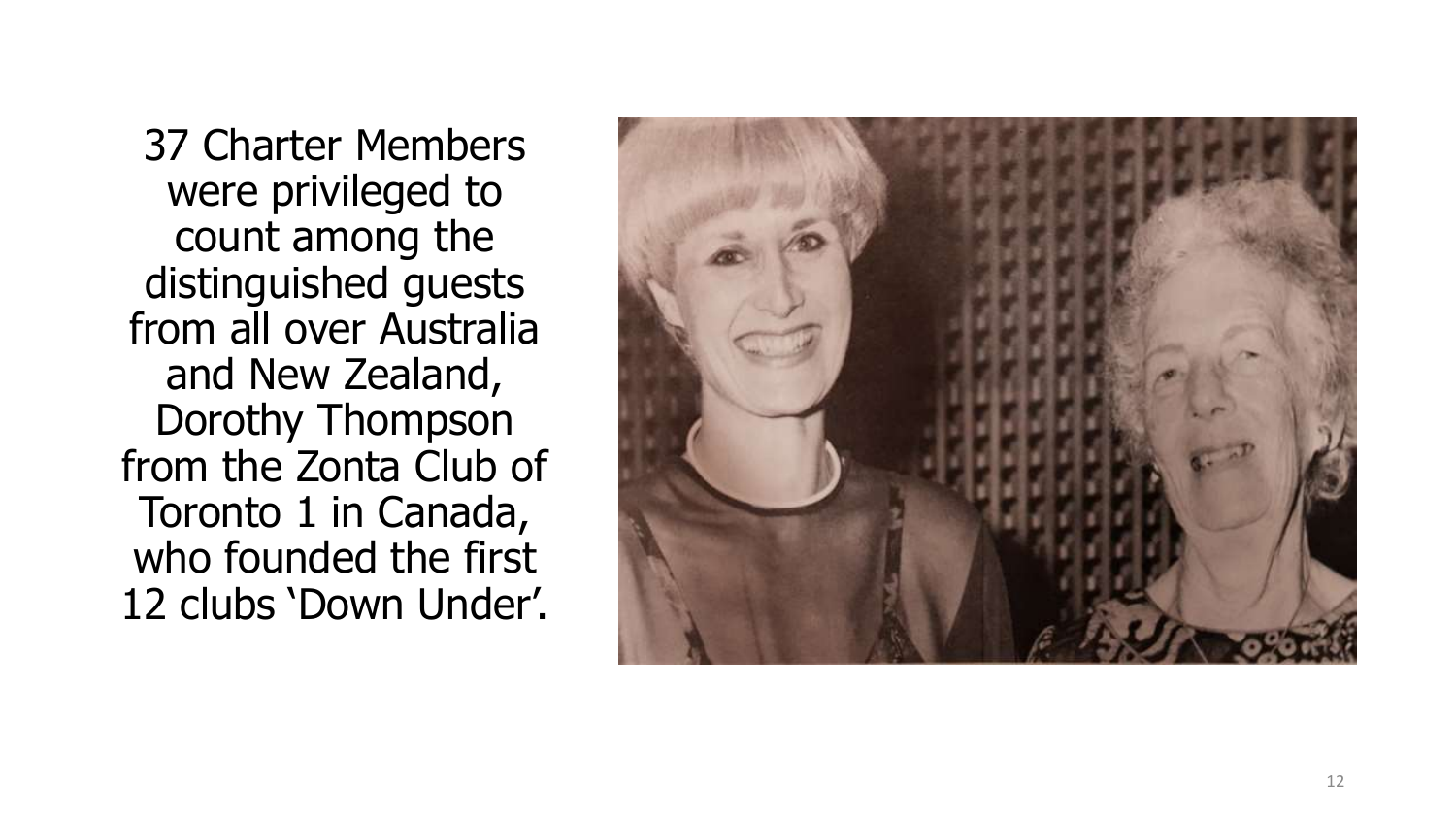Equally exciting for us was our official Charter date held earlier in 1978 on the 24<sup>th</sup> October,

United Nations Day. Perhaps for this reason, we have always taken a keen interest in developments at the UN.

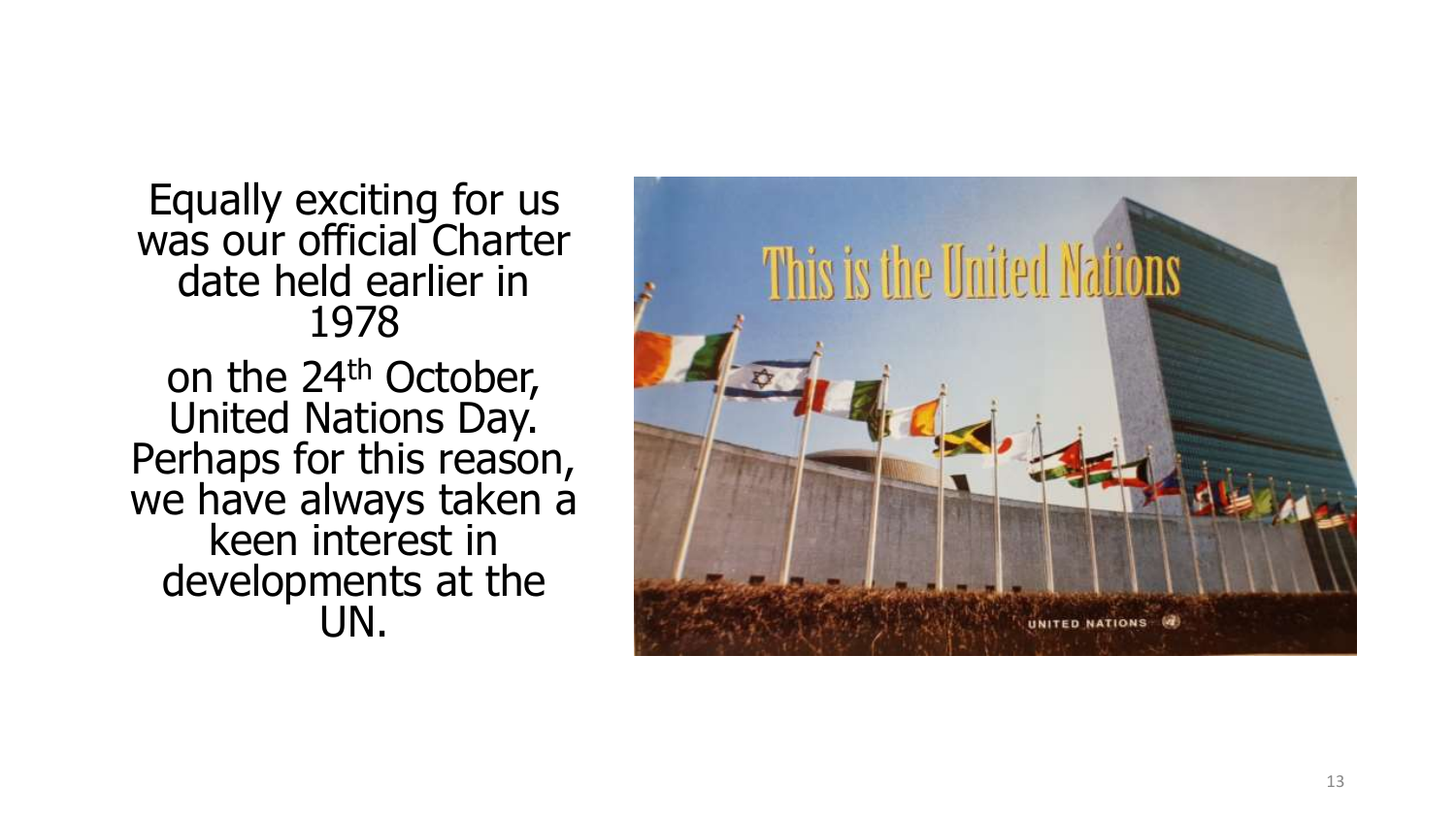We owe the longevity of our Club to its Presidents, each of whom has brought her individual expertise and life experience to the exacting task of leading the club.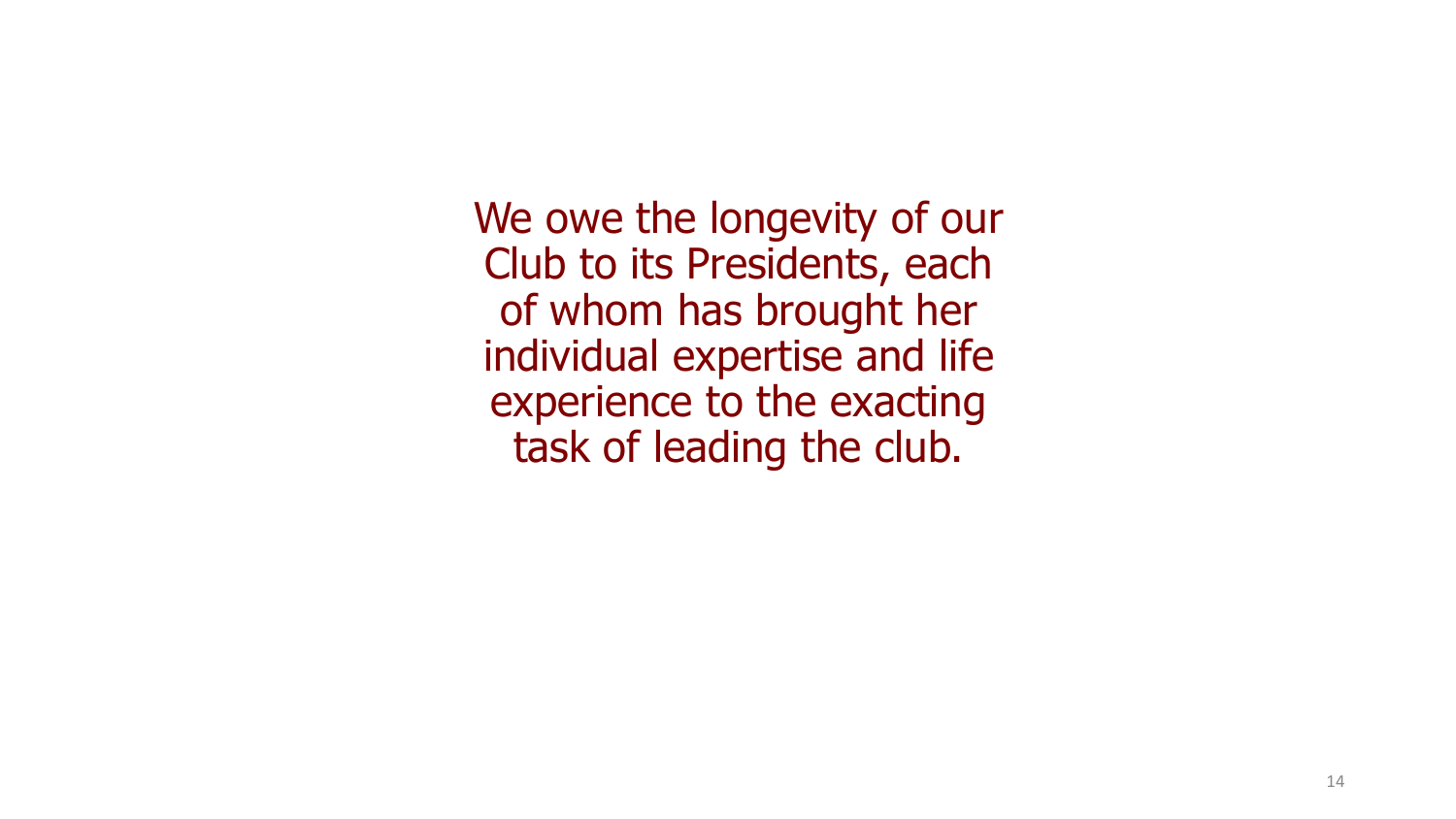#### Our Club Presidents Over 40 Years

1978-1980 Val Sarah 1998-2000 Stella Coffey 1980-1982 Anne Smail 2000-2001 Anne Smail 1984-1986 Mary Campbell 2002-2003 Yvonne Watson 1986-1987 Bonnie McDonald 2003-2004 Michelle Jorgensen 1989-1991 Donna Campbell 2005-2006 Judy Snowden 1991-1993 Di Gibney 2006-2009 Hilary Pope 1993-1995 Anne Boag 2009-2011 Lee Belcher 1995-1996 Mary Chappell 2011-2013 Stella Coffey 1996-1997 Barbara Spring 2013-2016 Donna Campbell 1997-1998 Margaret Russell/Albert 2016-2018 Catherine Taylor

1982-1984 Kay McFarlane 2001-2002 Maria Bamford/Langford 1987-1989 Pam Davies 2004-2005 Kate Pepplinkhouse/Owen 2018- Donna Campbell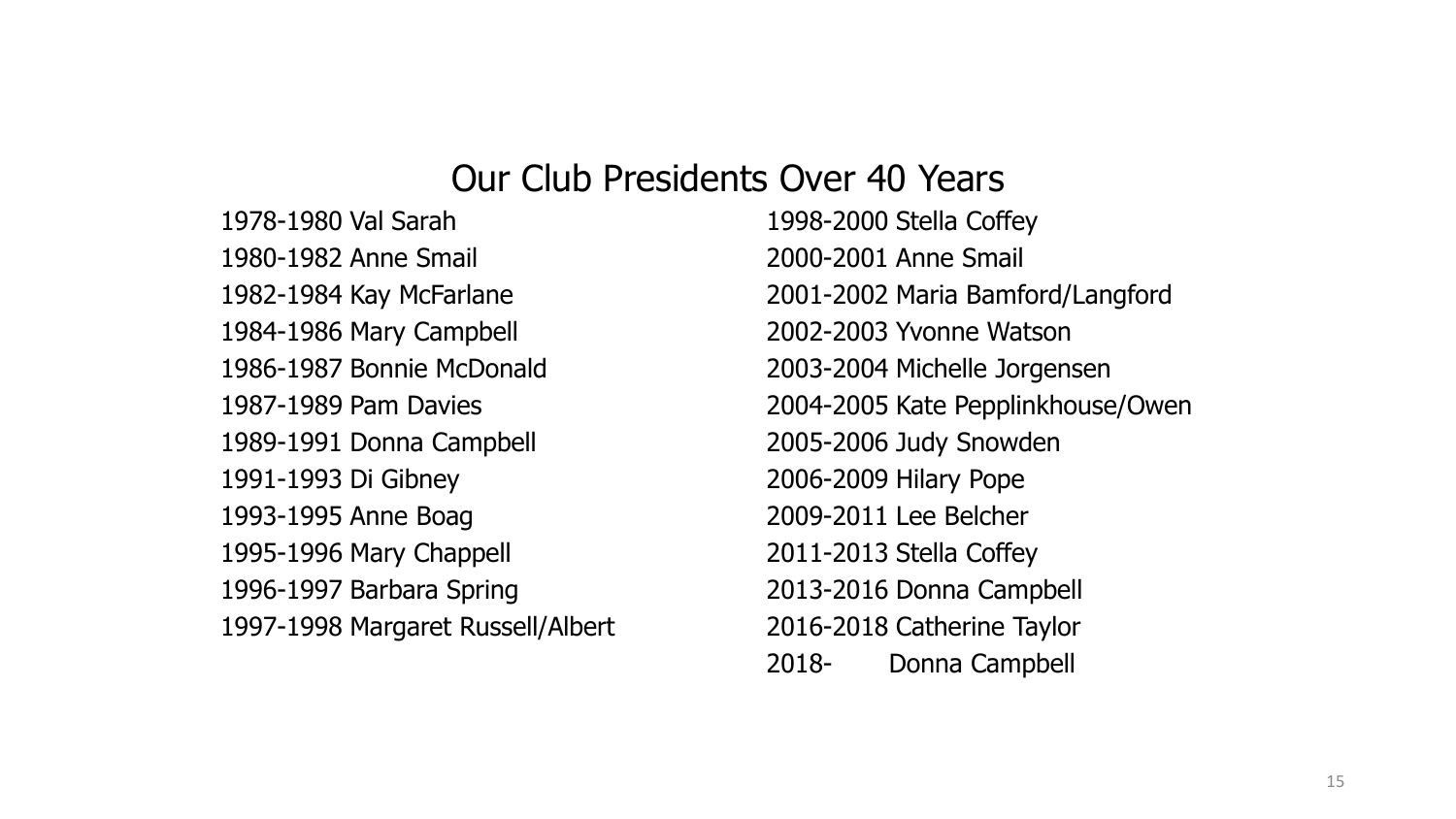We have enjoyed working with many members from different walks of life throughout the forty years, and we acknowledge the richness of their friendship and their contribution to Zonta and to our City.

### **Members 1978 – 2018**

Margaret ALBERT/RUSSELL Vicki ALLAN Eileen ANDERSON Lille BAKER Pauline BAKER Pauline BALL Marie BAMFORD/ LANGFORD Sue BARTELL Esther BARTRAM Shona BECHER/GIBBS Jenny BECK Lee BELCHER Raelene BENSON Phyll BERRY Margaret BLAKELEY Linda BLAND Anne BOAG Claire BOLSTER Carol-Lynn BOND Alison BOOTHROYD Beverley BORLEY Marie BOXHALL Elizabeth BREN Gwynne BRENNAN Alison BROOKMAN Phyllis BROWNLEY Julie BURT Jane BUTSON Marie BUTSON Yvonne BUTSON Adela BYRNE Janine BYRNE/ROSBERGEN Pam BYRNE Cynthia CALDWELL Donna CAMPBELL Linda CAMPBELL Mary CAMPBELL Gillian CANAVAN Fiona CARLAND Joan CHAMBERS Mary CHAPPELL Wanda CHAPMAN Greta CHRISTIE Maureen CHRISTIE Dorothy CLEMENCE Stella COFFEY Janis COOK Marisa COPPERWAITE Judith COULL Rosemary COUSINS Carol CRAWFORD Anne-Marie CULLINAN Kathryn CUMMINS Robyn CUNNINGHAM Jo-Anne DARBYSHIRE Debbe DAVEY Pam DAVIES Maria DE VAN DER SCHEUREN Colleen DEAN Lillian DETHRIDGE Helen DOUGLAS Deidre DOWNIE Mary EELES Kathryn EGAN Joan ENNIS Helen EYRES Christina FAY Ros FAHEY Maureen FOLEY Marjory FOO Eileen FORBES Marlene FOX Pat FRASER Trish GALLIVAN Di GIBNEY Margaret GILBERT Robyn GILLIS Anita GODFREY Sally GORDON Sharon GOVAN Dianne GOW Sue HANLIN Sandy HARBISON Robyn HARCOURT Pat HART Marie HELSBY Glenys HENRICKSON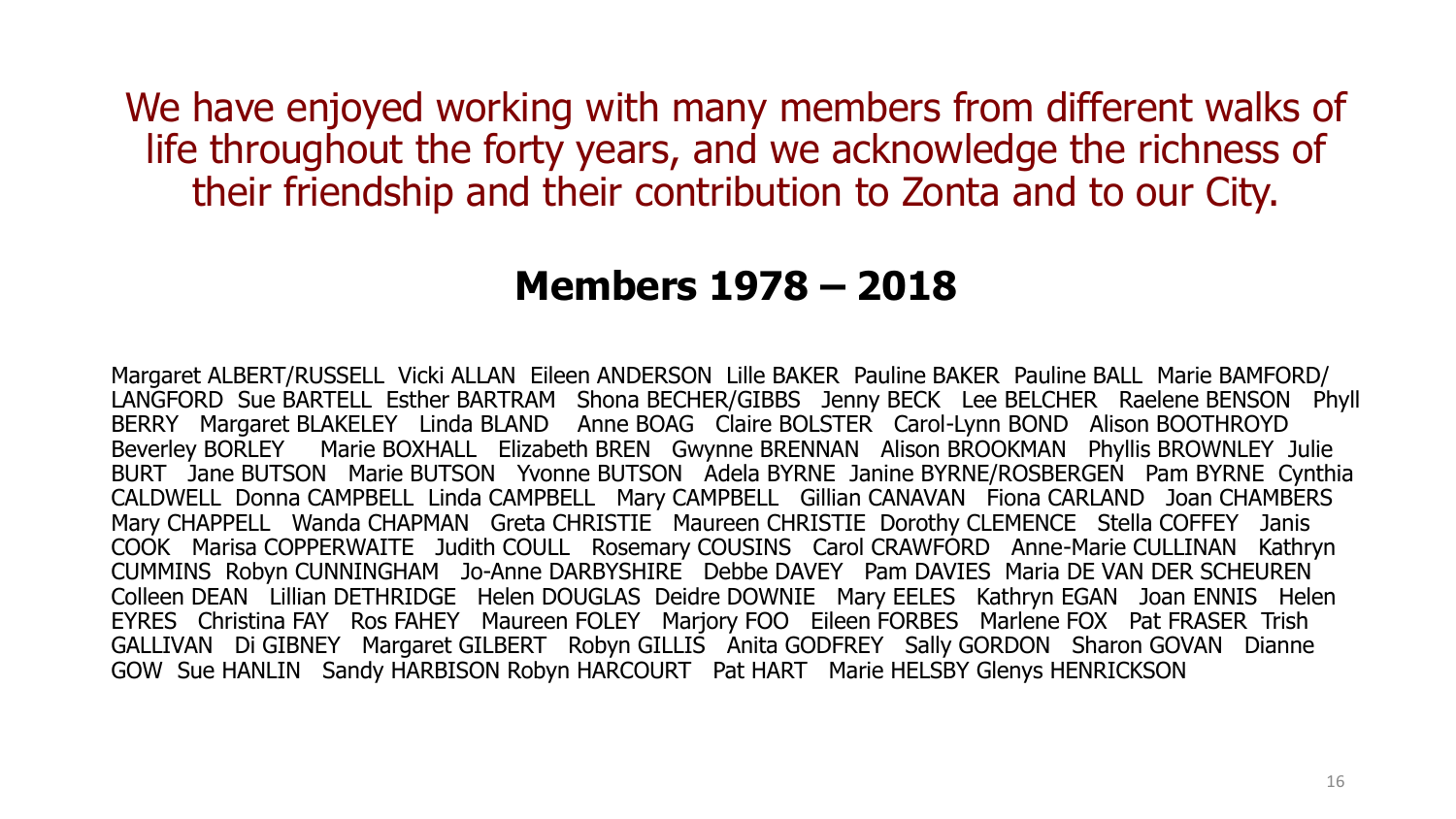Narelle HIBBERD Glenyce HILL Wilma HOPPEN Lynette HORRIGAN Ruth IZARD Hyemi Jacka Val JAMIESON Jennifer JELLEFF Sue JOHN Laurel JOHNSON Grace JOHNSTON Megan JONES Michelle JORGENSEN Penny KAYE Kate KELLY Jennifer KEOGH Sandra KENNEDY Ann KERR Jeong-ah KIM Joan KIMBERLEY Gayle KING Margaret KNEZ Alice KNIGHT Sharelle KNIGHT Susan LA PIRA Sue LABBETT Olive LAMONT Alison LANIGAN Veronica LAWSON Sarah LIA Nola LISTER Sheila LOUREY Kay MACAULEY Joan MAHNIG Olivia MALICIVIC Libby MALKIN/MORRISH Margaret MARTIN Nan MARTIN Pauline MARTIN Pearl MAY Jan McCLELLAN Bonnie McDONALD Kaye McFARLANE Cheryl McGRATH Helene McKENZIE Suzanne McKENZIE Lynne McLENNAN Cath McLENEHAN Carolyn Mc<u>MICKAN</u> Gillian McOMISH Barbara McPHERSON Irene McVEY Jenny MEE Maureen MENHENNET Alexa MENZIES Jacki METCALFE Edwina MILGATE Glenda MILLER Betty MONTGOMERY Samantha MOORE Jan MORGAN Marilyn MORLEY Anne MORRISH Margaret MORRISH Kaye MURRAY Leesa MYERS Pearl MYERS Bernadette NAGLE Ellen NEIL Anne NELSON Caroline NOLAN Carole NORTON Rachael NUTTALL Rosamond O'BRIEN Susan O'REILLY Kate OWEN/PEPPLINKHOUSE Rebecca PEEL Barbara PERRY Belinda PLAYSTED/KEATING Dorothy PLUNKETT Marny POOLE Carolyn POPE Hilary POPE Jennifer PRESTON Dorothy PUNSHON Catherine QUIRK Ruth RICE-JONES Simone RICKETTS Marion RIMMER Elsy ROBBERECHTS Karen ROBINSON Alison Round Thelma RUNGKAT Janelle RYAN Olivia SARAH Val SARAH Carmel SCARFF Trish SCHOCROFT Jan SEARY Alexa SEIDEL Lea SENIOR Kaaren SEPHTON Bren SHAW FRANCIS Lindy SHAW/CHAPMAN \_Vicki SHEFFIELD \_ Val SHEIL \_ Anne SMAIL \_ Judy SNOWDEN \_ Maria SOZANSKI Joan SPENCER ' Barbara SPRING Elizabeth STAYT Julie STEPHENS Jayne STINTON Barbara STREET Meredith SUTHERLAND Catherine TAYLOR Sandra TAYLOR Debra THOMSON Cindy TILLBROOK Joyce URQUHART Nicola VAN BERKEL Adri VAN DER KNYFF Iris VERSO Desma WANNENMACHER Jennifer WARNER Deborah WALKER Gabriele WALLER/BOEHLE Jo WATSON Yvonne WATSON Helen WEADON Trudi WEBB Orietta WHEATLEY Margaret WHIBLEY Miriam WHITEHEAD Janet WHITHAM Voi WILLIAMS

**Honorary Member (1978-1979) Nina Valentine, OAM**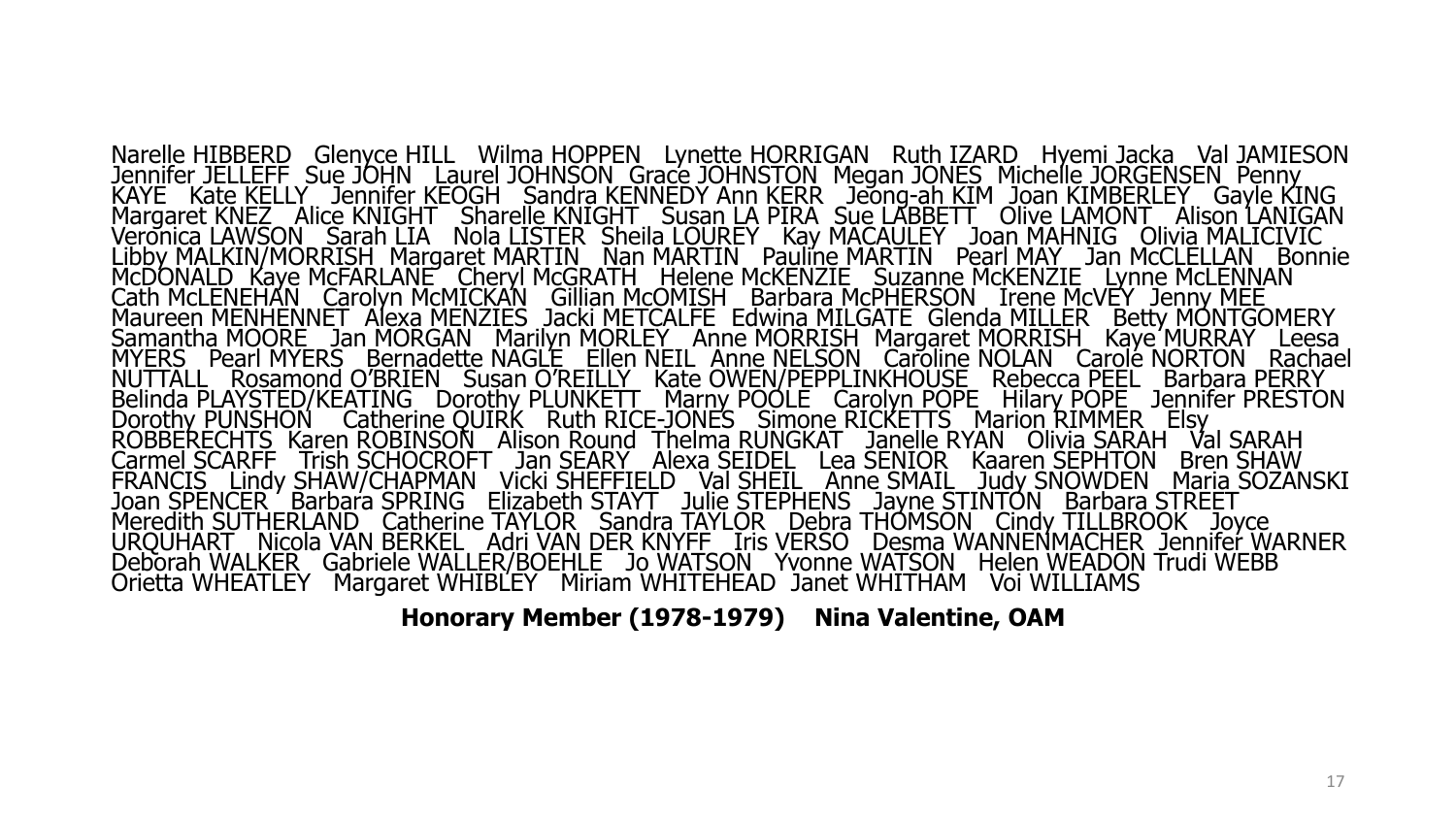As you can see, we have provided funds and hands-on service to an infinite variety of local and international causes, and although our Club is small in membership today, we always hope to "punch well above our weight" .

#### **Service Directory of Donation Recipients 1978 – 2018**

3BA Christmas and Christmas in July Appeal and Aging through the Lens Amelia Earhart Foundation Apex Asthma Foundation Austin McCallum Centre Australia Day Committee Australian Elizabethan Theatre Trust Ballarat Arts Foundation Ballarat & District Aids Working Party Ballarat Association for Disabled Ballarat Base Hospital Ballarat Branch of Asthma Foundation Ballarat Childrens Home Ballarat Childrens Homes and Family Services Ballarat Fine Art Gallery Ballarat Foundation Ballarat Performing Arts Foundation Ballarat Regional Women's Festival Ballarat South Senior Citizens Ballarat Winter Relief Appeal Ballarat Writing Council BCFS Young Mothers BCSCC Begonia Park Special Development School Berry Street Refuges Bone Marrow Donor Register Bosnia Parcel BRADDA Breastcreen Camp Quality Catherine Maher Central Highlands Family Aid Program Central Highlands Hearing Impairment Group Central Highlands Regional Library Child & Family Services Children's Protection Society Comm. Road Safety Council Courier Winter Relief Appeal Creswick Light Horse Crop a Cop CYSS Dragons Abreast East Timor Association Eureka Project Capital Appeal Fred Hollows Foundation Gandarra Palliative Care Haemophilia Foundation Headway Heart Foundation Hurricane Andrew Hyperactive Association Jacinta Gruer Joanne Saunders Leanne Johnson Life Education Victoria Lifeline/Youthline Lighthouse Foundation Linton Fire Appeal Lisa Lodge McCallum House Mission of St James & St John Motor Neurone Disease Association Mount Clear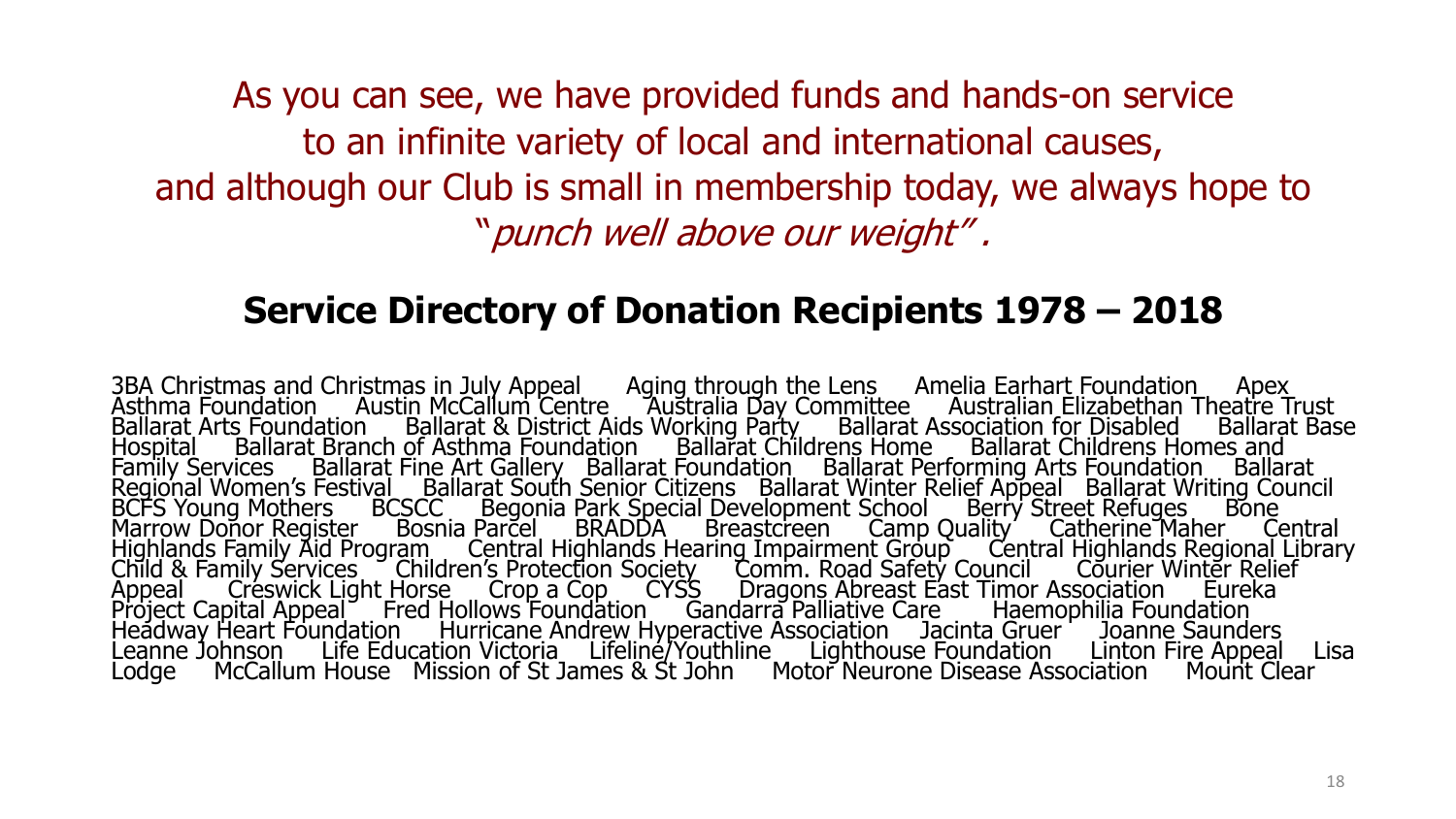Primary School Breakfast Club NESB Links Newcastle Earthquake Appeal Nicholle McNeice Foundation Osteogenesis Imperfects Association Oxometer – Geelong Paralympics Peer Support Scheme – Mt Clear Sec. College Pennyweight Park Peplow House Pinarc Toy Library Plan International Playhouse Police Youth Club Project Five O Project Orca Queen Elizabeth Geriatric Centre Red Cross Riding for the Disabled Rotary Club Wendouree Rotary House Royal Flying Doctor Service Royal South Street Society Ryder Cheshire Foundation Ryder Cheshire Support Group S.C. Play Group Salvation Army Sensory Garden – Botanical Gardens School of Mines Ballarat SOFUY Solace Somalia Relief Fund Soroptimist Cselenyi Appeal Sovereign Hill (Chernobyl Children) Sovereign Hill Dancers St John of God Hospital St Vincent de Paul Society Stroke Support ' UNIFEM Australia / UN Women Australia L. Uniting Church Outreach Centre L. Uniting Church Family Housing Program Uniting Church Family Refuge University of Ballarat Victims of Chernobyl Victorian Women's Trust TVision Australia WDTC WellComing Women Health Service Nendouree Childrens' Centre Wheels for Ghana White Ribbon Foundation and Ballarat Committee Winter Relief Appeal Women Living Alone ... Women's Archive Project ... Women's Emergency Accommodation ... Womens Health Grampians Morkskill Australia World Women's Congress for a Health Planet WRISC Family Violence Support YMCA School Holiday Program Young Mothers Group (Uniting Care) Zonta Club of Geelong – Amelia Earhart Airshow Zonta International – Amelia Earhart Fellowship Fund Zonta International – Colombian Urban Slum Project Zonta International – Wells for Sri Lanka Zonta Brick Zonta International Zonta International – Endowment Fund Zonta International Foundation Zontian Fire Relief Appeal Ballarat Retirement Village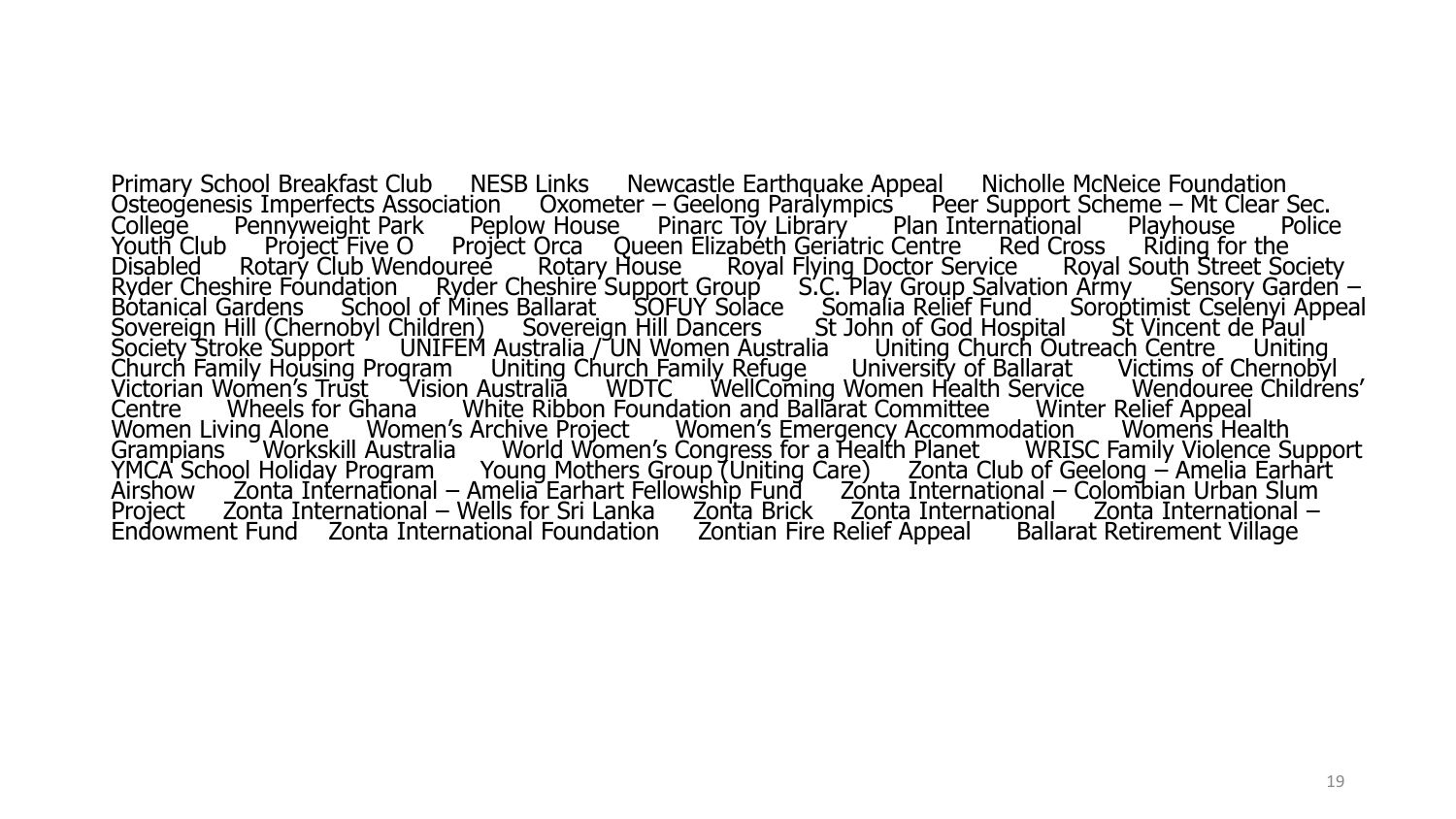Community support includes the creation of breast cushions for cancer patients in postoperative care…..

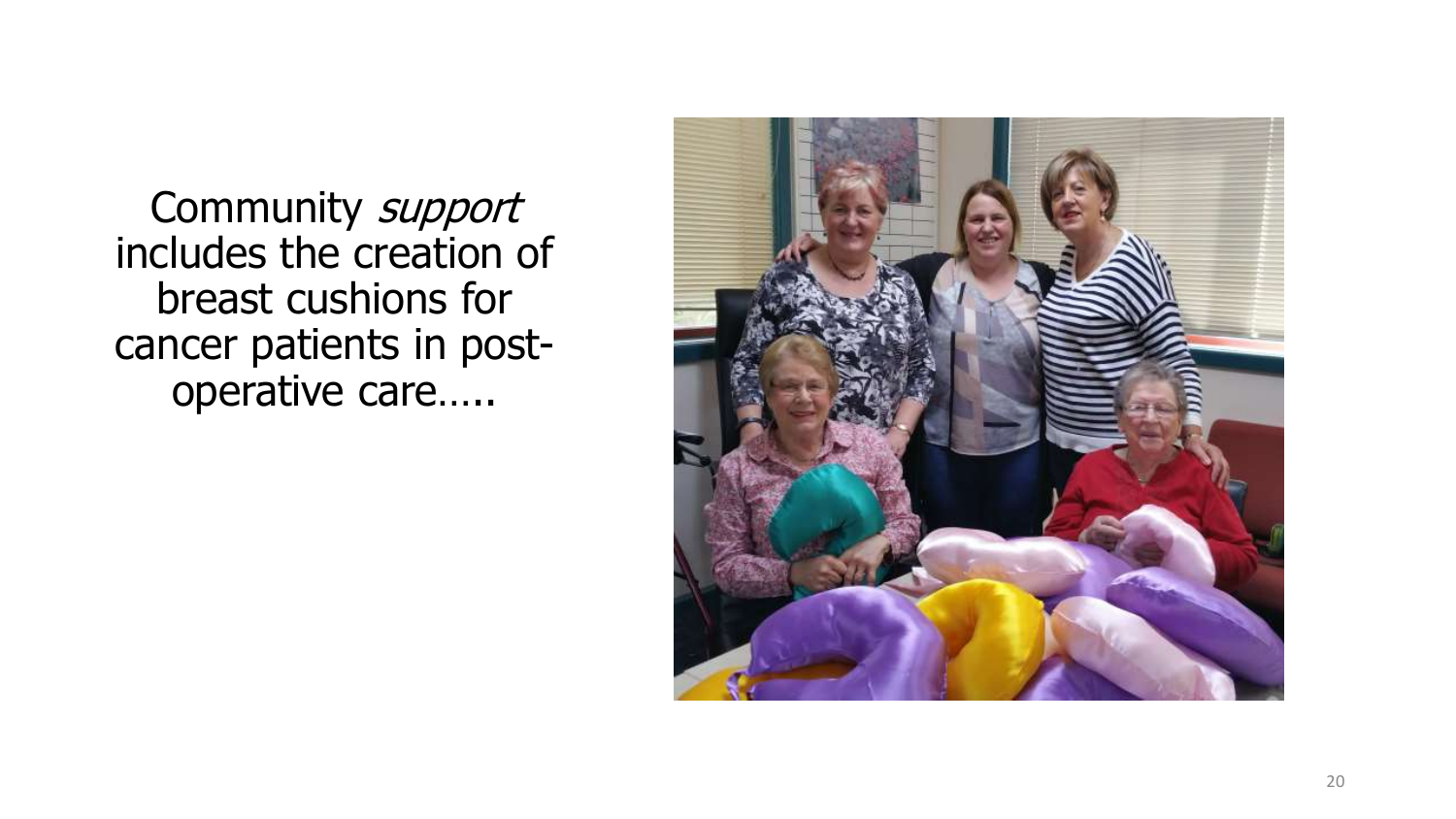

## …toiletry bags for women in local refuges, and…..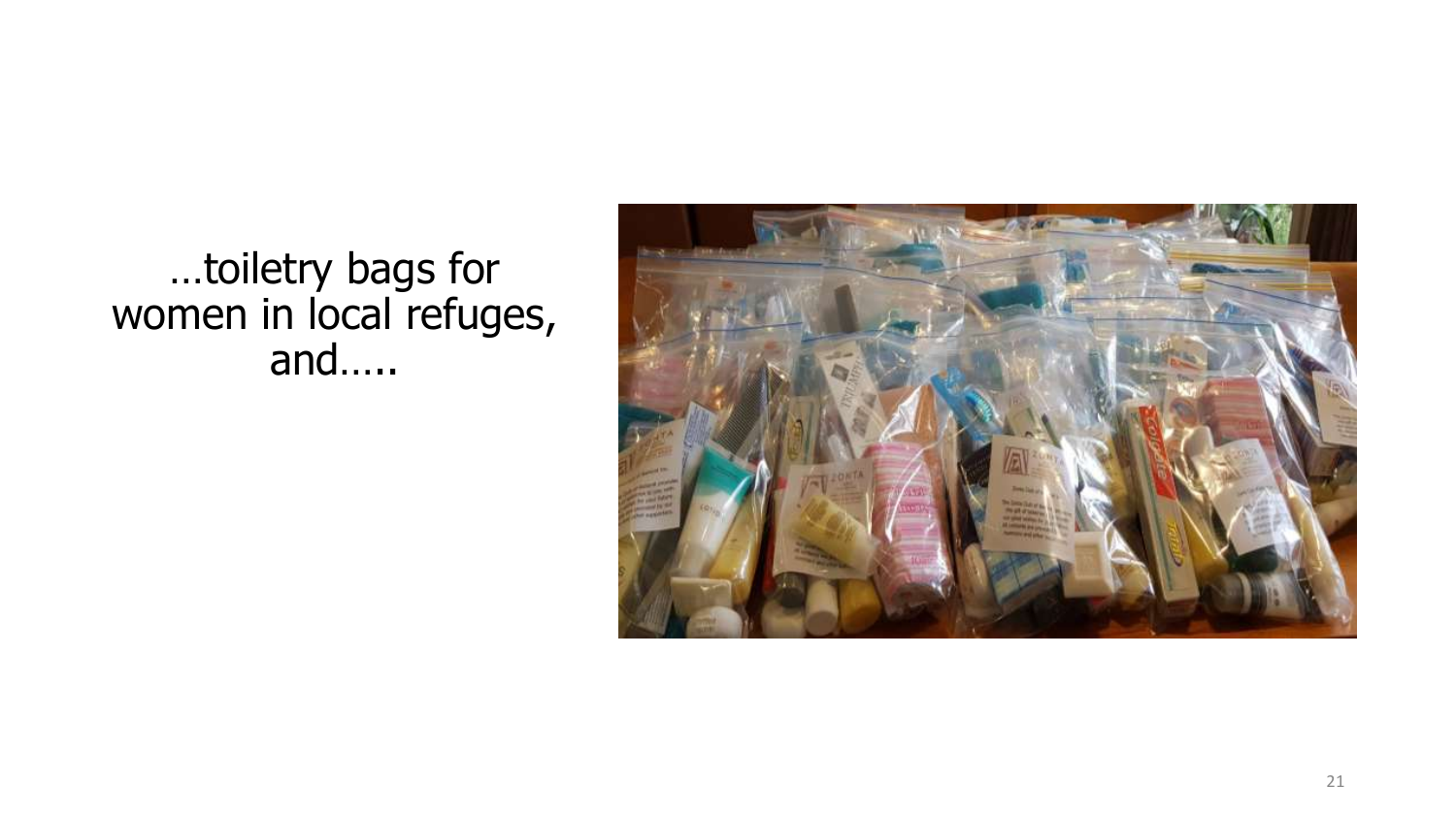birthing kits, saving the lives of women and their newborn babies in remote communities in 19 countries worldwide with a growing focus on East Africa and South Asia

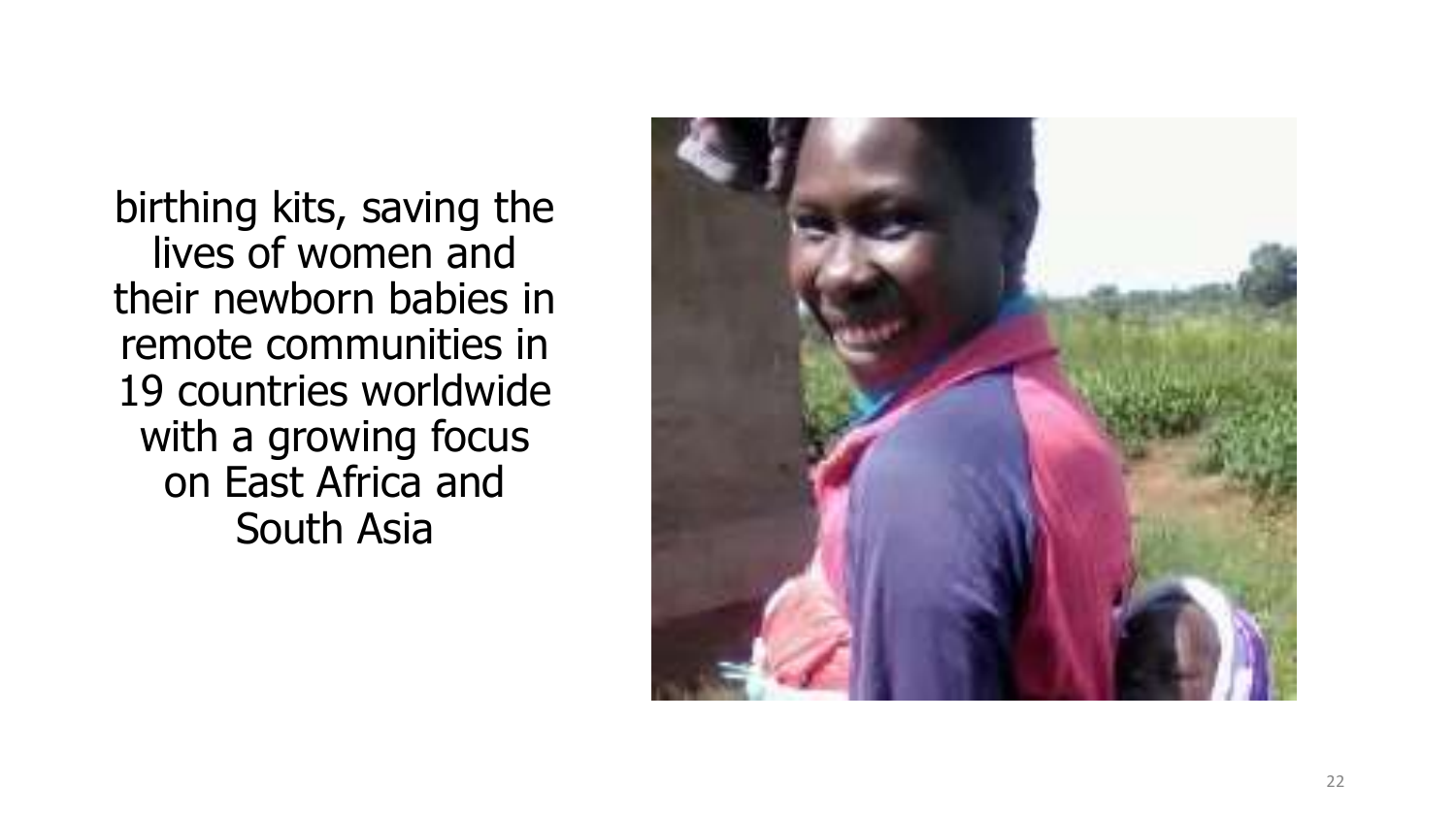In addition, we provide non-perishable food, clothing, and toys for the Winter Relief and 3BA Christmas Appeals,

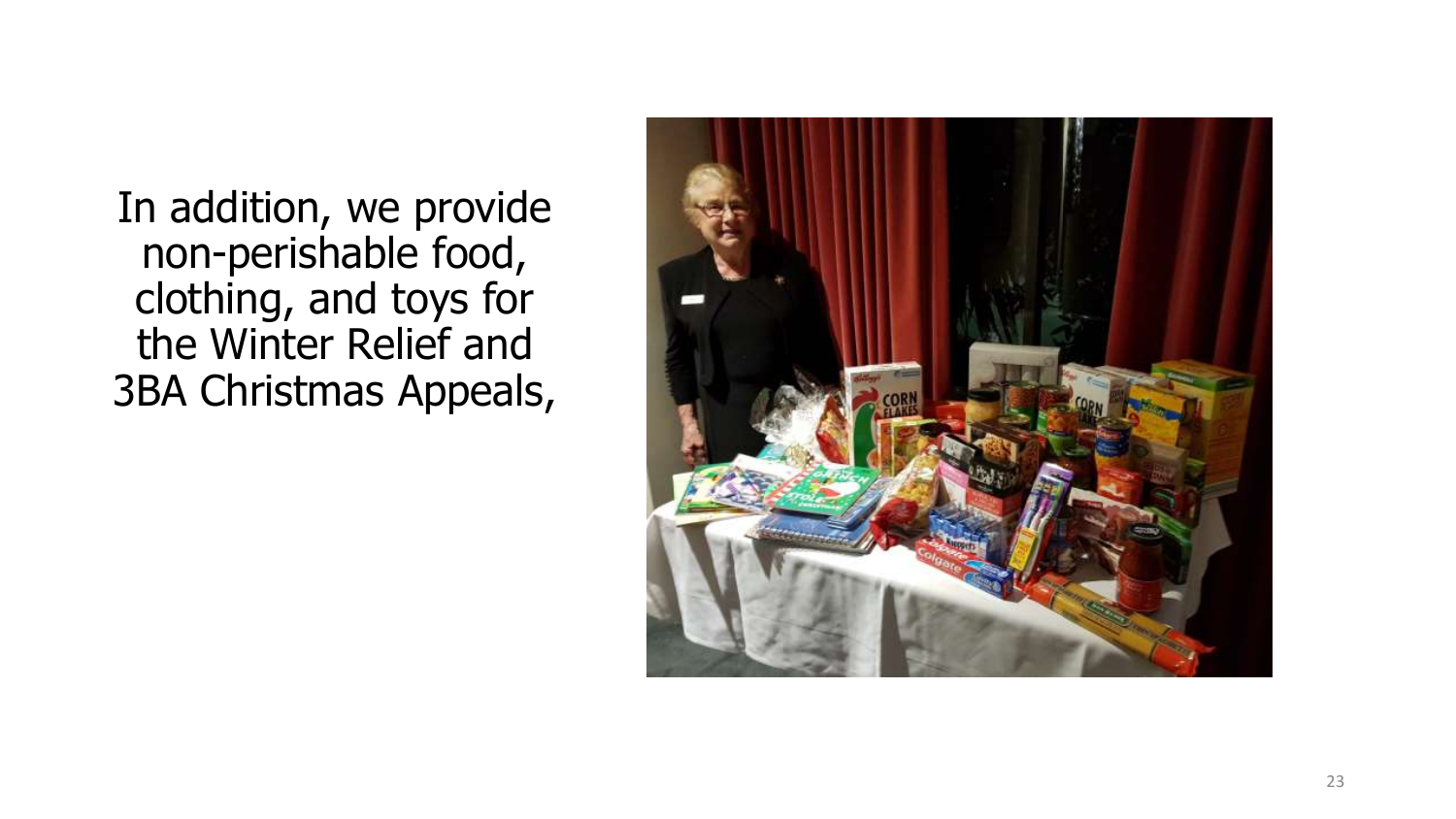and have participated in planning White Ribbon Day each November

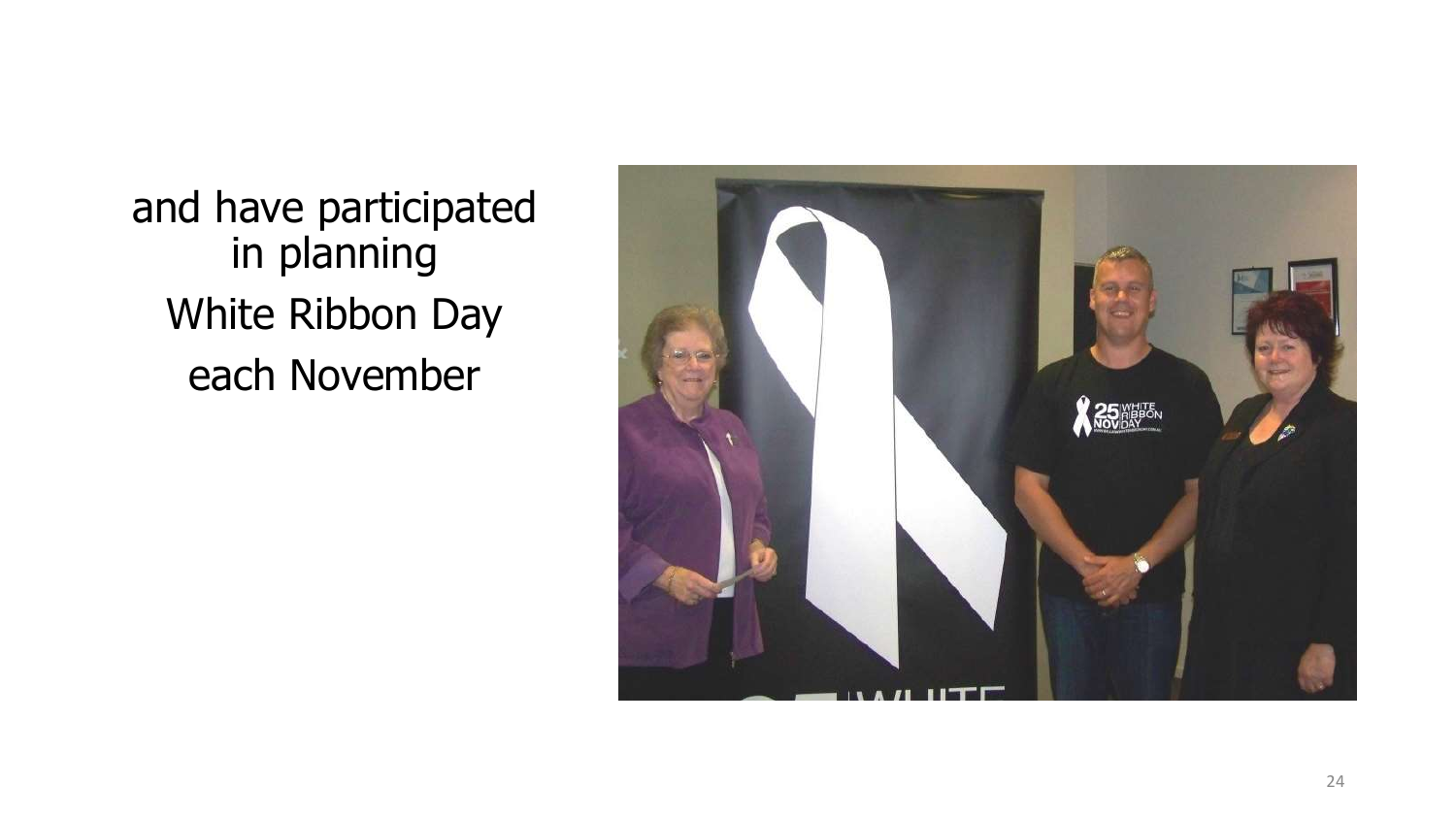Our community engagement includes the creation of the Zonta Art Collection of works by Australian women artists at the Art Gallery of Ballarat, and adoption of artworks for restoration

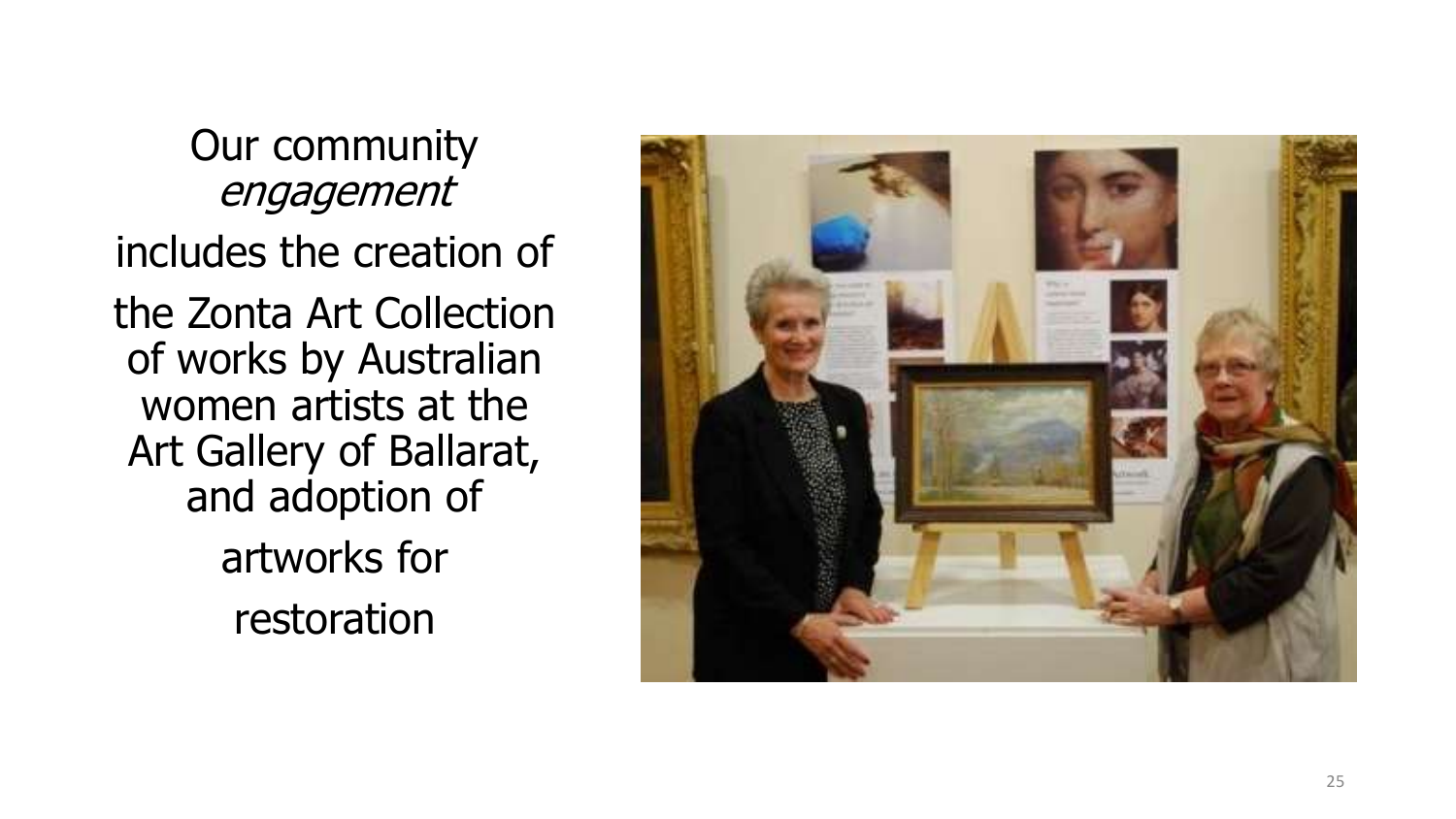We initiated the Zonta Sensory Garden in the Ballarat Botanical Gardens with funding from the Pinkerton Bequest,

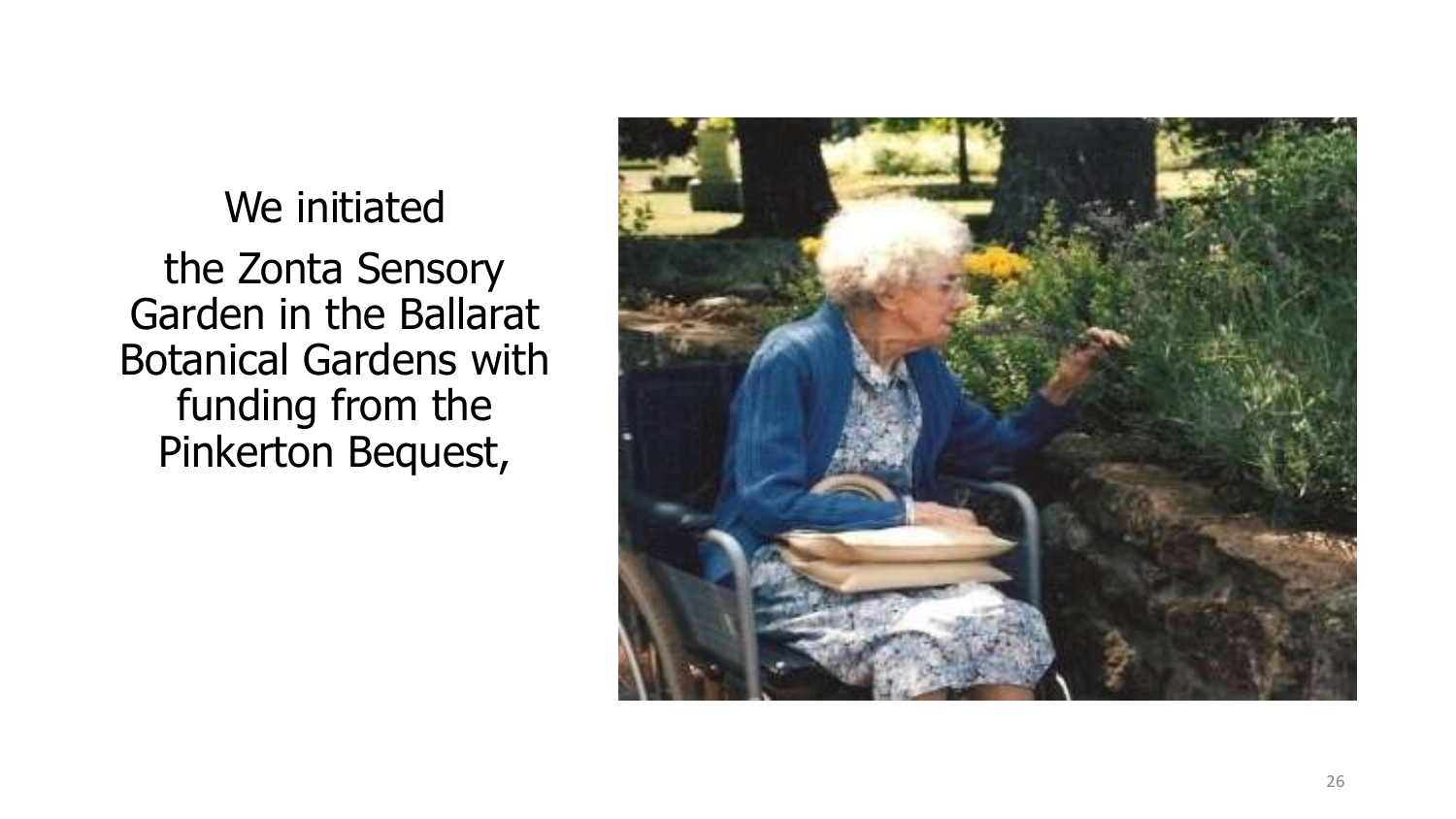and an exhibition celebrating Zonta locally and internationally at the Gold Museum in 2008 over a period of 5 months, which was viewed by 50,000 visitors from 49 countries worldwide.

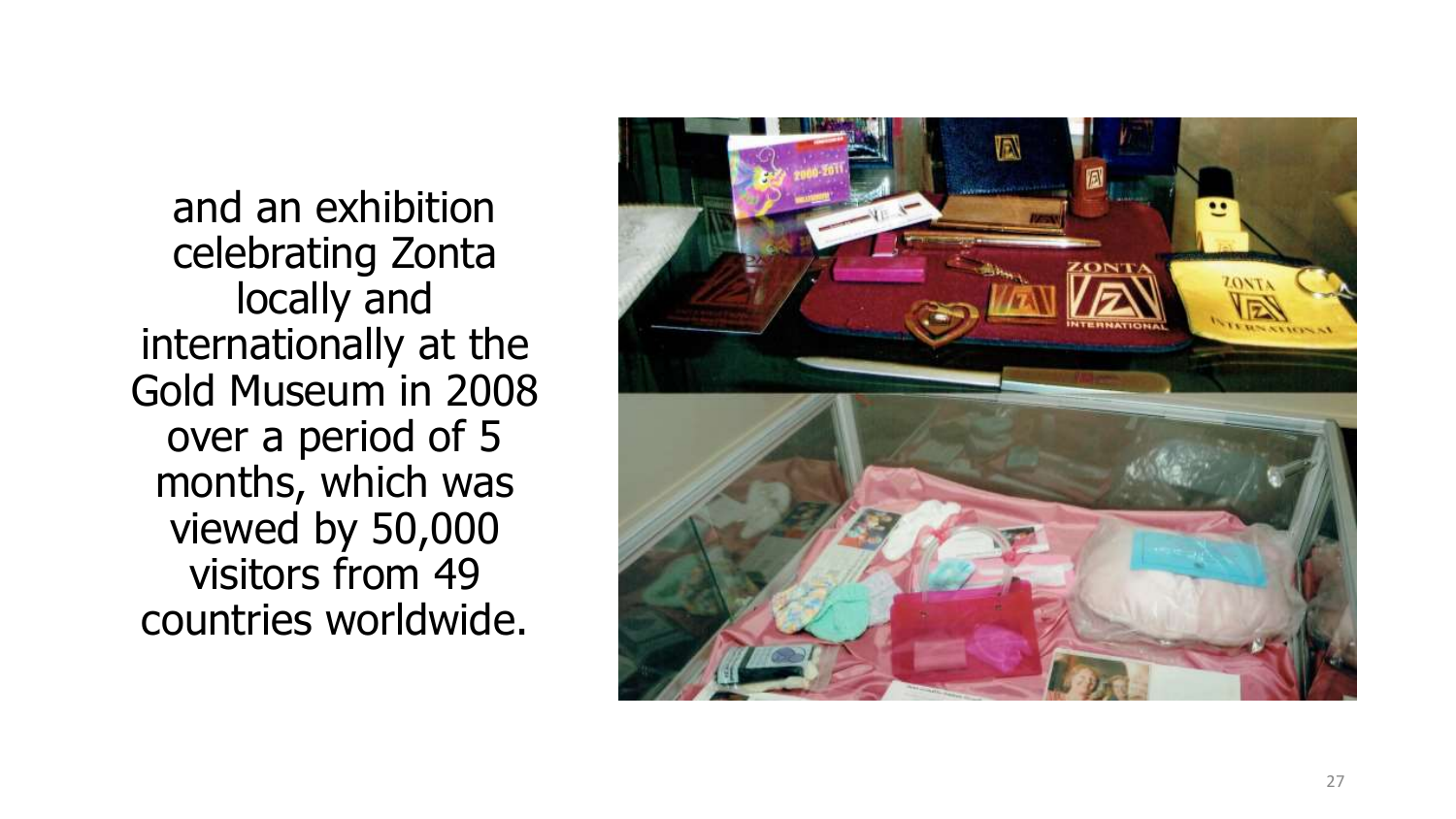Since 1983, we have funded Encouragement Awards for young women competing in the Royal South Street Eisteddfod

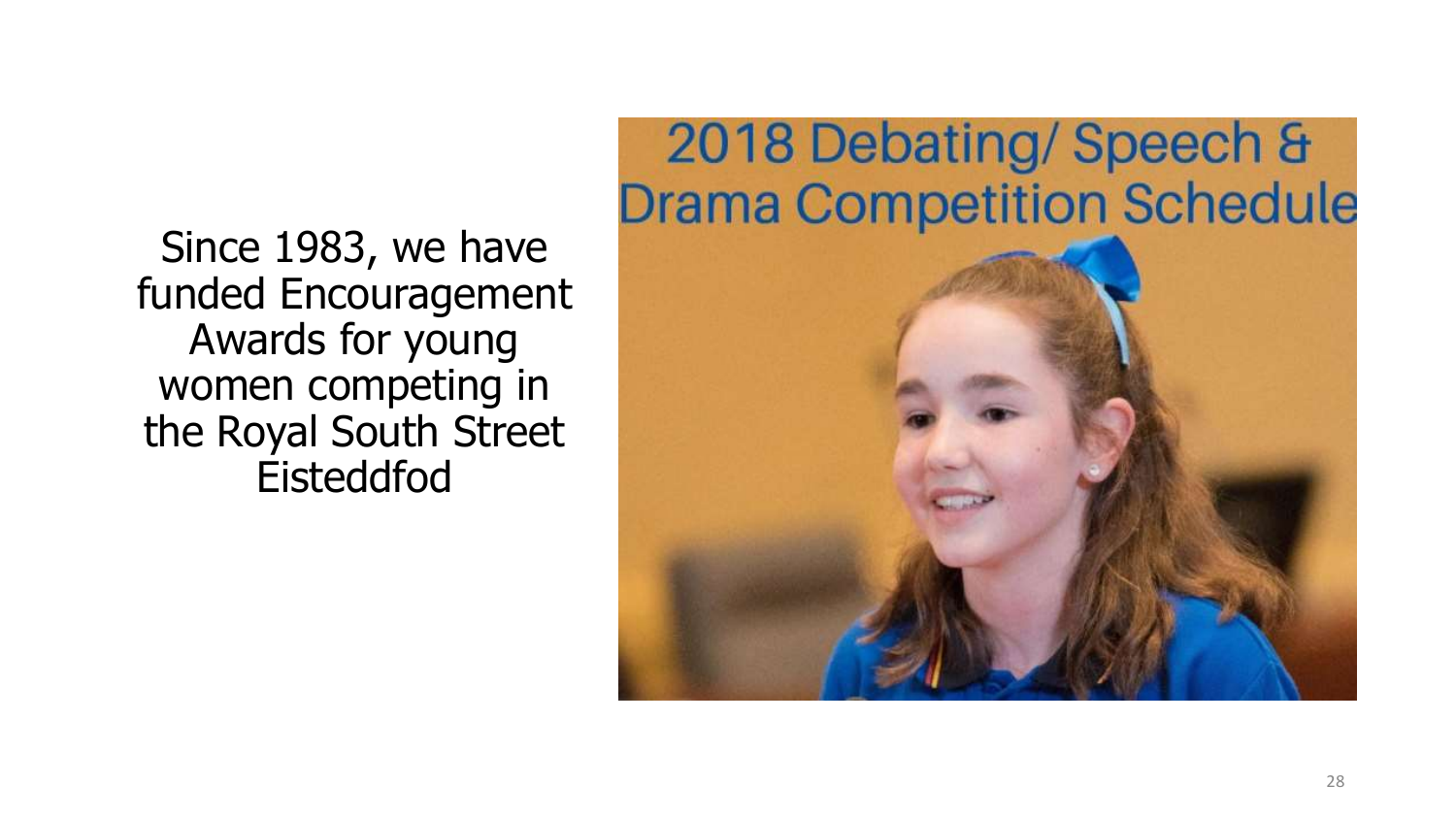After the introduction of the Young Women in Public Affairs Award by International President Leneen Forde in the biennium 1990 -1992, we have recognised the potential of senior student leaders in our community,

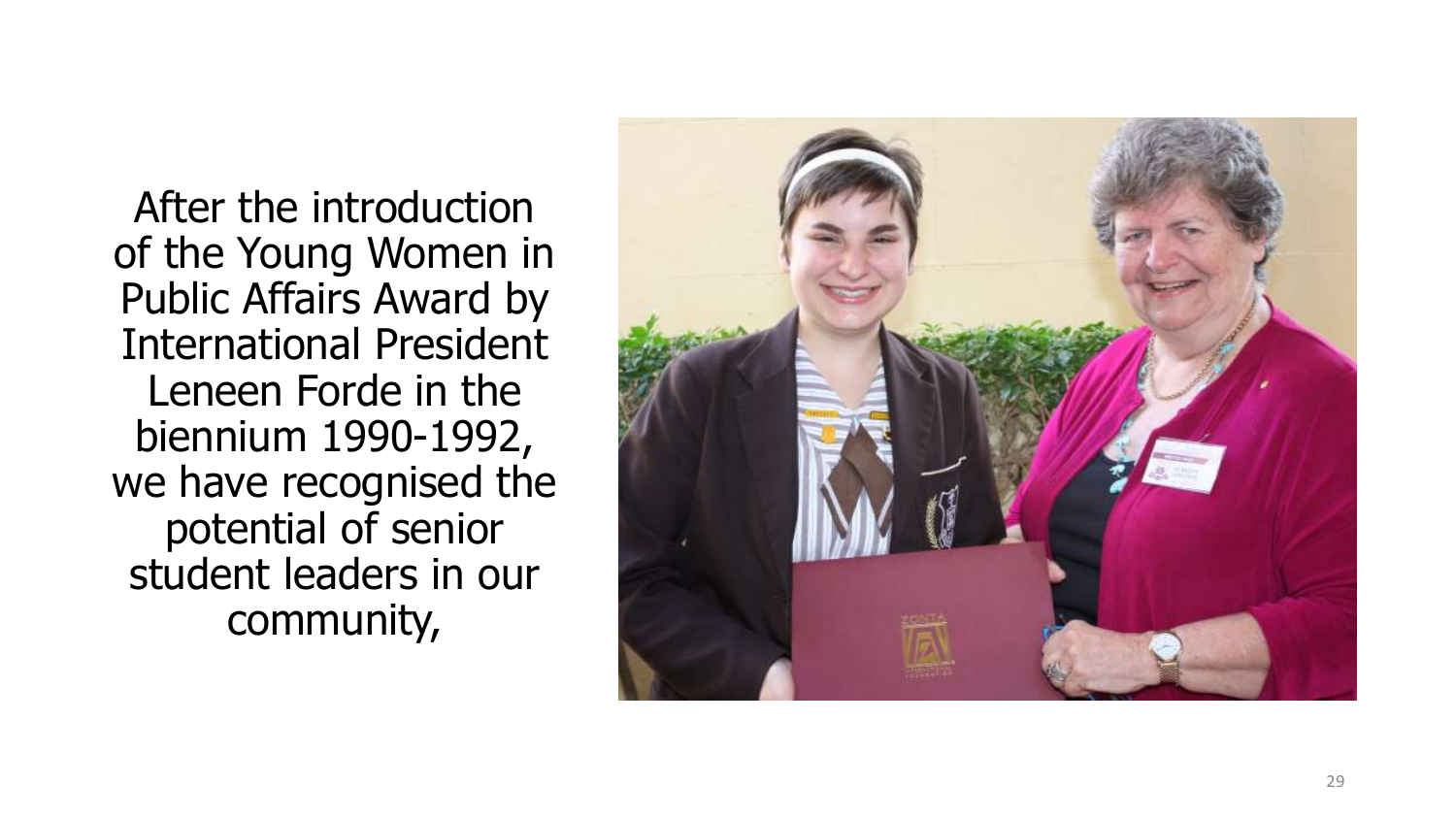and future women business leaders through the Jane M. Klausman Women in Business Scholarship,



Jane Klausman Zonta Club of Syracuse, New York, USA **Business/Profession: Owner JMK Parliamentary Services**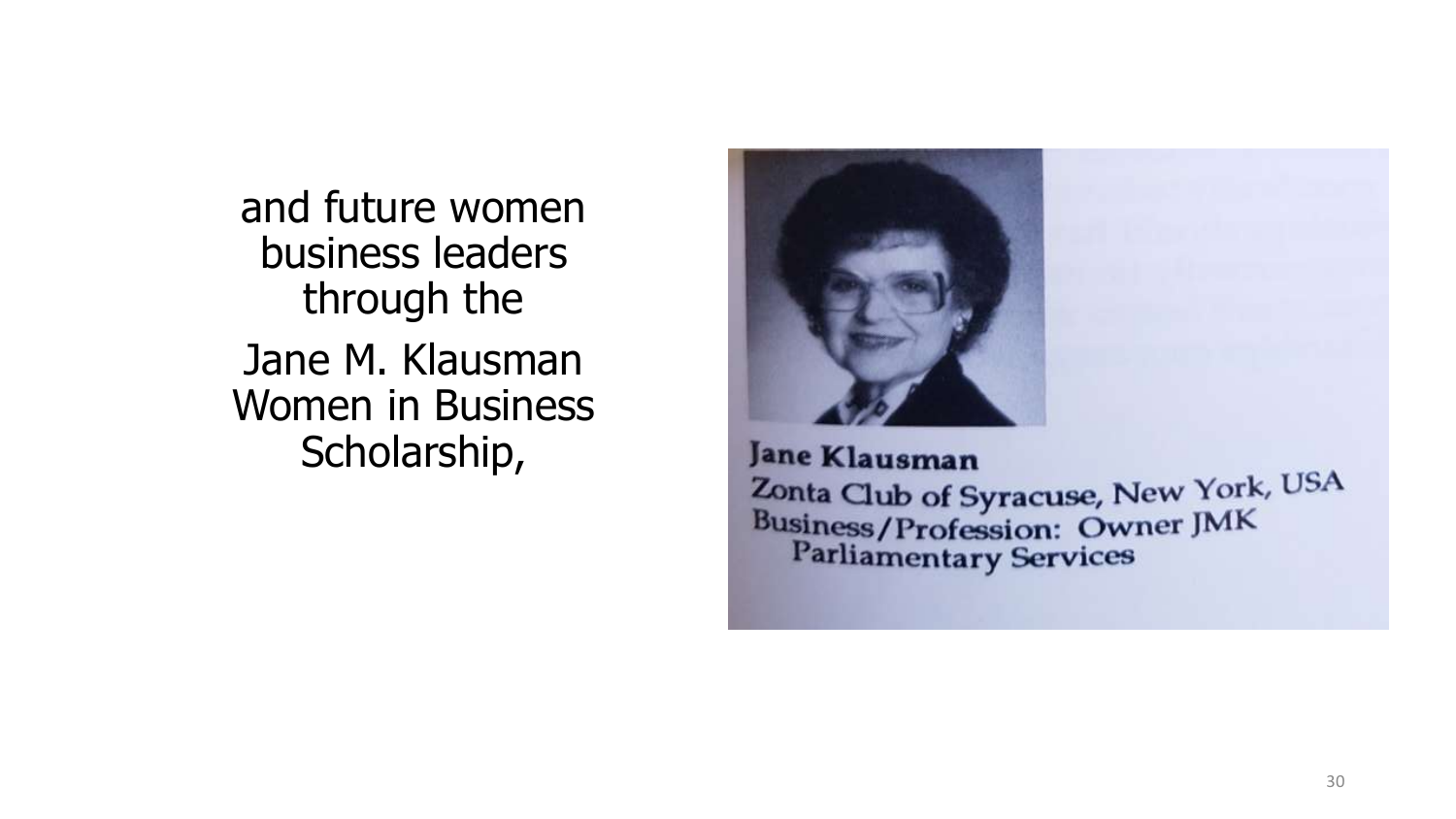also, since 2008, we have acknowledged the outstanding contribution of local women nominated by their peers in the Honour Roll of Ballarat's Great Women

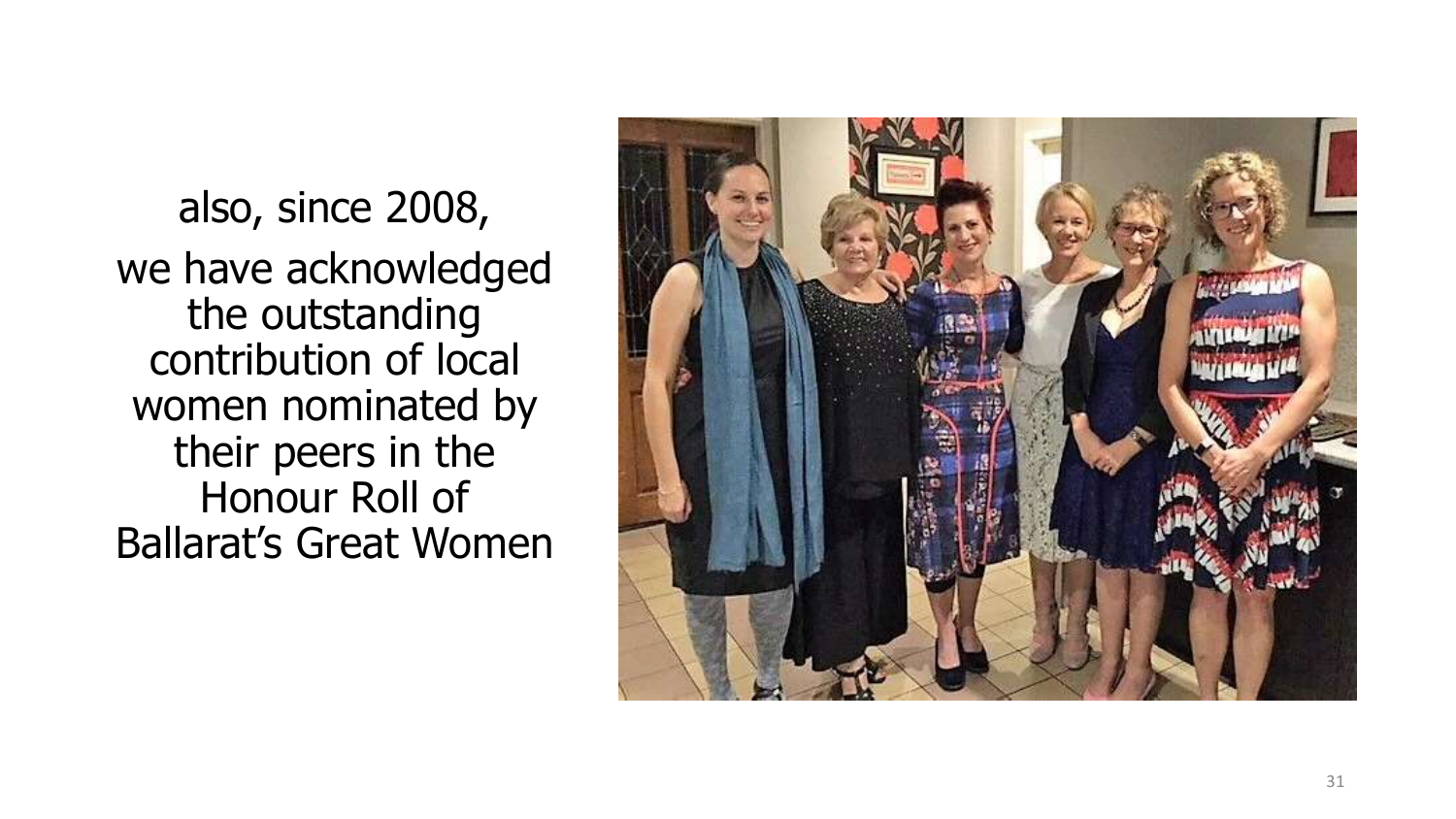We are privileged to have supported the organisation of other Zonta Clubs in our area Footscray in 1982, Kyneton in 1994, Melton in 1997, and the Zonta Club of Central Goldfields in 2012

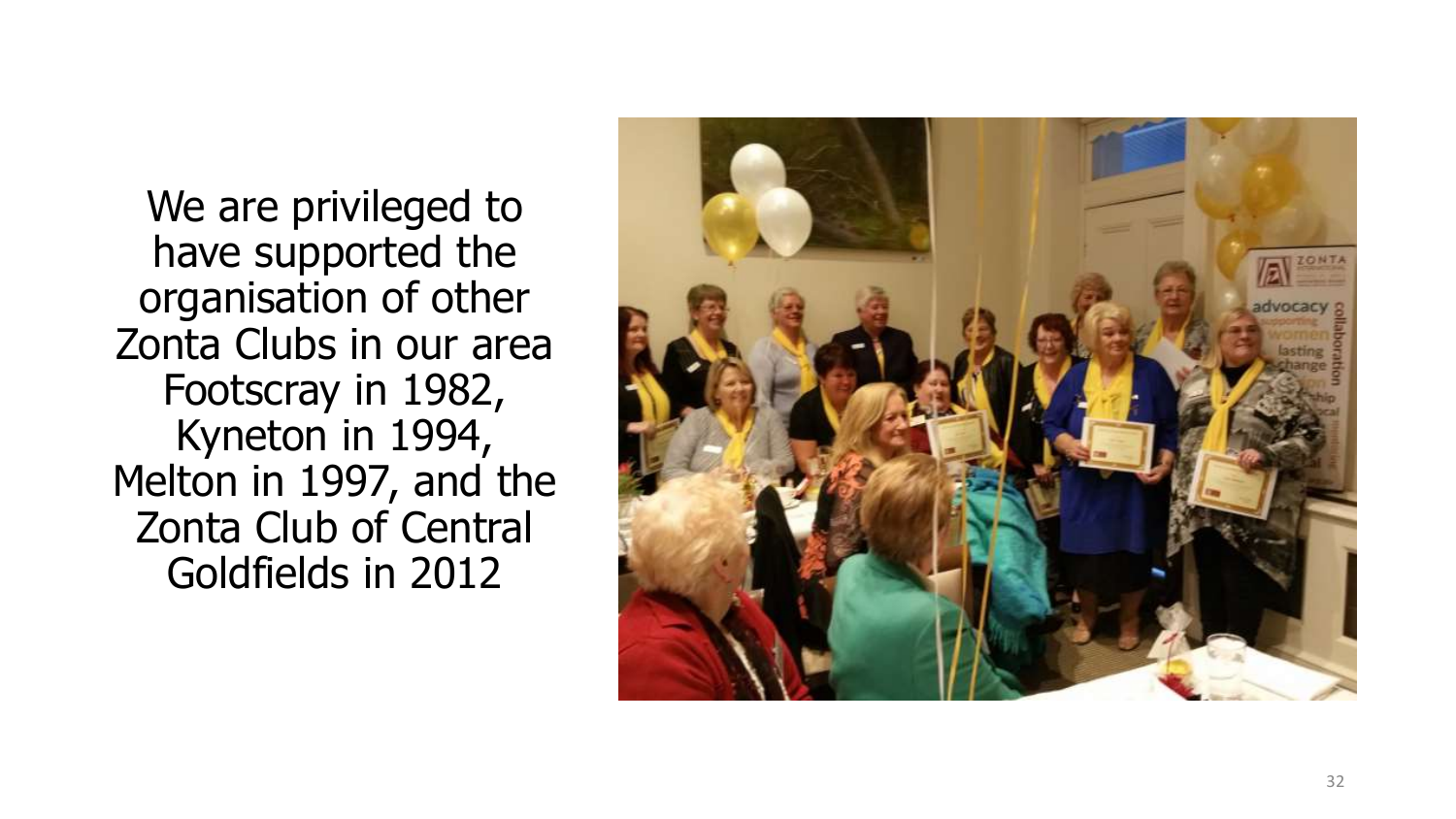As part of an international organisation, we support the broad range of international service programs; The Amelia Earhart Fellowships, Young Women in Public Affairs Awards, Jane M. Klausman Women in Business Scholarships, and the ZONTA says NO to Violence Against Women Campaign

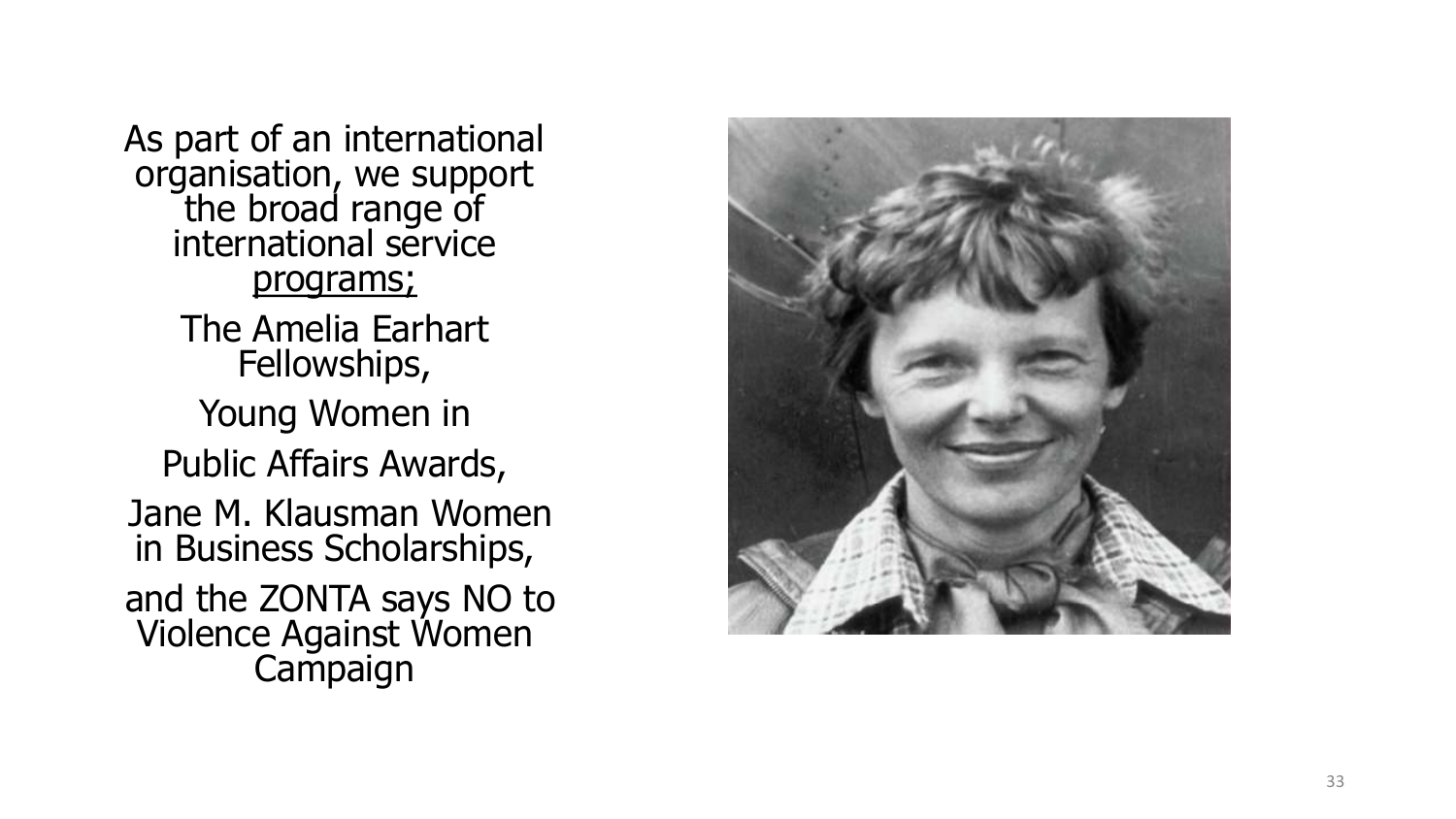We support the International Service **Projects** focussing on issues such as Health, Education, Equality and human rights, Economic Empowerment Gender -based Violence, Child Marriage and Human Trafficking



of opinion leaders in order to secure the human rights of millions of vulnerable girls throughout the world."

> Zonta International President Susanne von Bassewitz

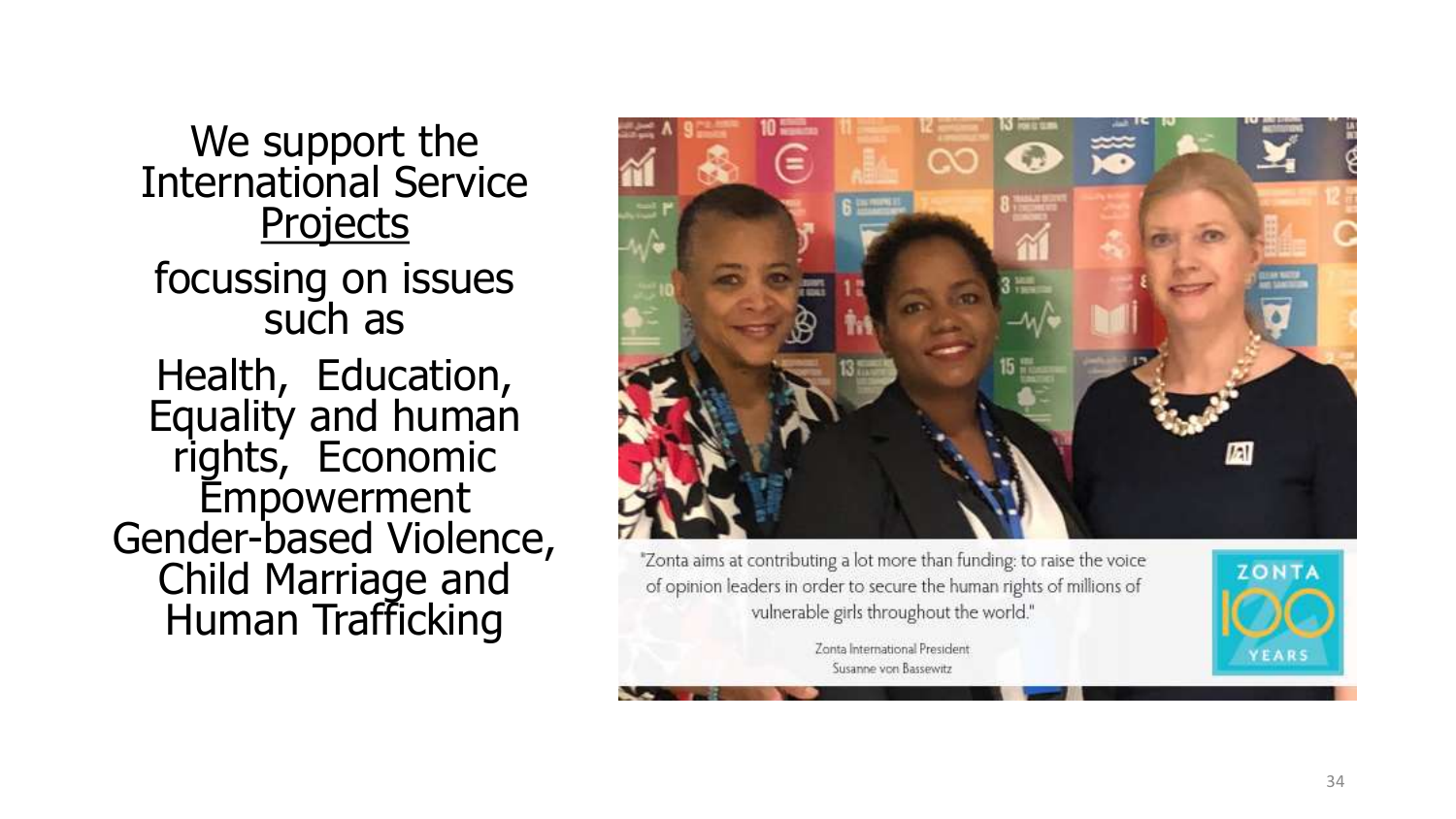One of our most recent programs is "Women in Technology" to acknowledge our young professional leaders in the field

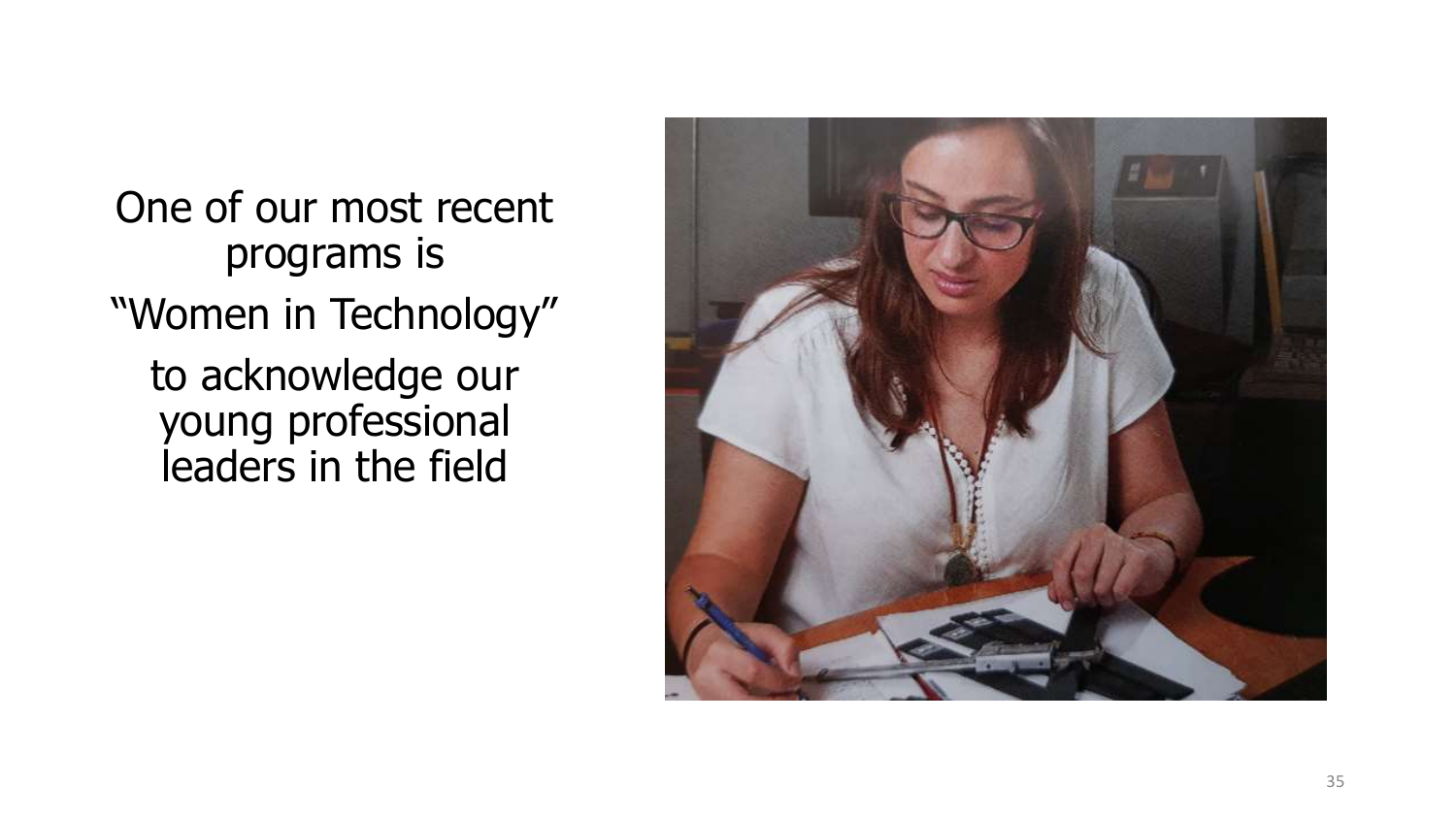

## Our Club was one of the first in Zonta to contribute to the Centennial Anniversary Endowment Campaign, recognising that **'Giving NOW for the Future'**

will ensure that Zonta can continue and enhance its support for women and girls and their communities worldwide, into the future